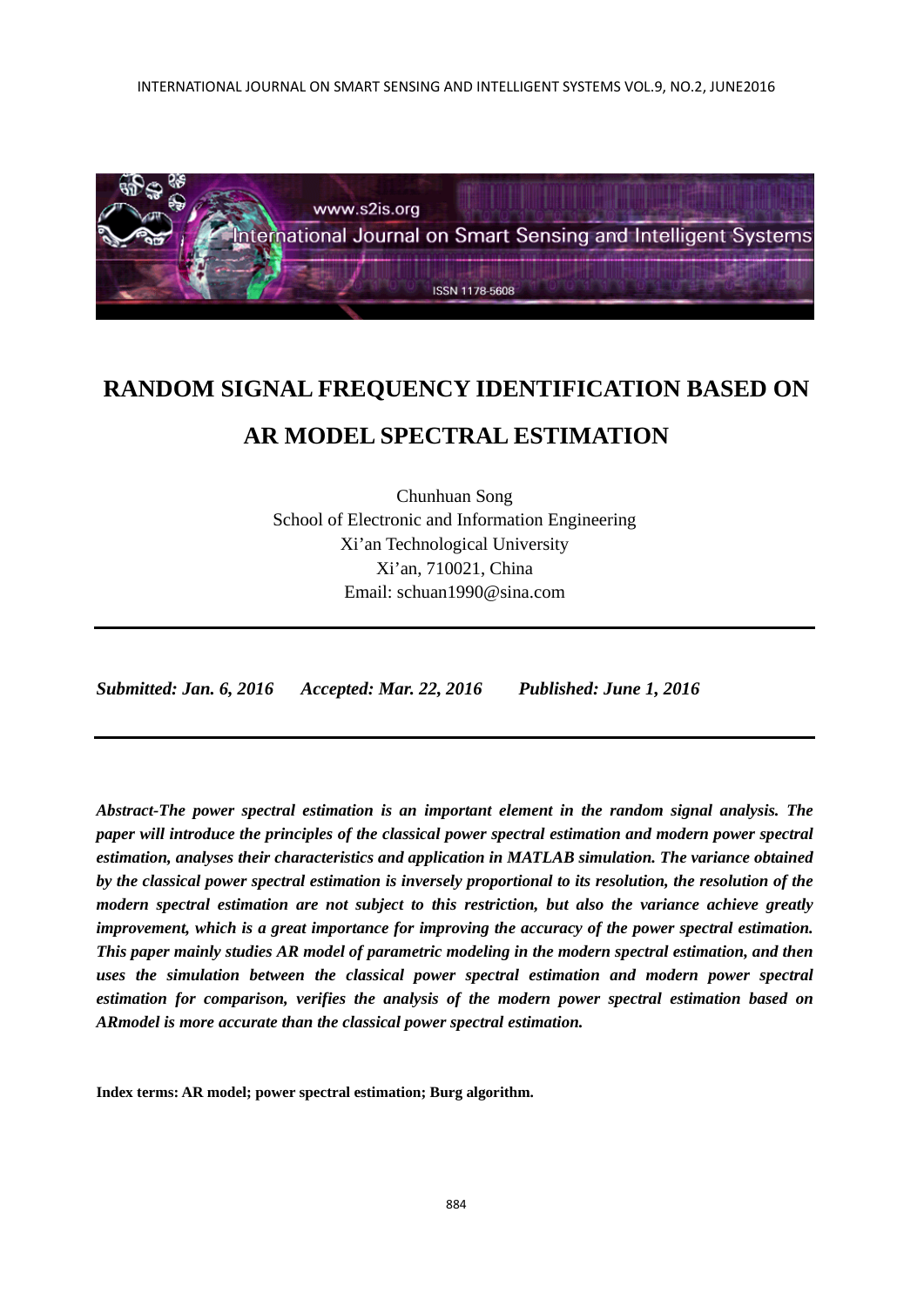## I. INTRODUCTION

Signal is usually divided into two categories: energy signal and power signal, generally, the Fourier transform of the signal energy is convergent, and power signal is usually not convergent. The signal is information carrying tool, information and randomness are closely related, so the majority signals in the daily life are the random signals, its main feature is that the energy of sample is infinite. In other words, most of random signals are power signal instead of energy signal, therefore its Fourier transform does not exist.

Due to the value of the random signal determined at each point in time is not a priori , and each of its samples is different, the random signal is not like the determinate signal what can use mathematical expressions or an exact chart to represent itself, except for using its various statistical average quantities. Among them, the auto-correlation as a function of time is the most complete characterize its specific statistical average value. The power spectral density of a random signal is the Fourier transform of the auto-correlation function [1].

For a random signal, its Fourier Transforms do not exist, and can only use the power spectral density to characterize its statistical average spectral characteristics, so the power spectral density of a random signal is one of the most important forms of representation, if we want to know a random signal in a statistical significance, the power spectral density is very important.

Power signal spectral describes the relationship between frequency and signal power; the peak in the power spectral is the representation of periodic components in the signal and the stationary signal power spectral density is just the Fourier transform of the auto-correlation function. Power spectral can estimate the variation of relationship between the power and frequency of the received signal by means of the signal correlation, due to the practical random signal only is an implementation or a fragment of the sample sequence, the content of power spectral estimation is how to estimate the auto-correlation function or power spectral density of the signal on the basis of the sequence of finite-sample [2]. The classification of the Power spectral estimation is shown in figure 1.

885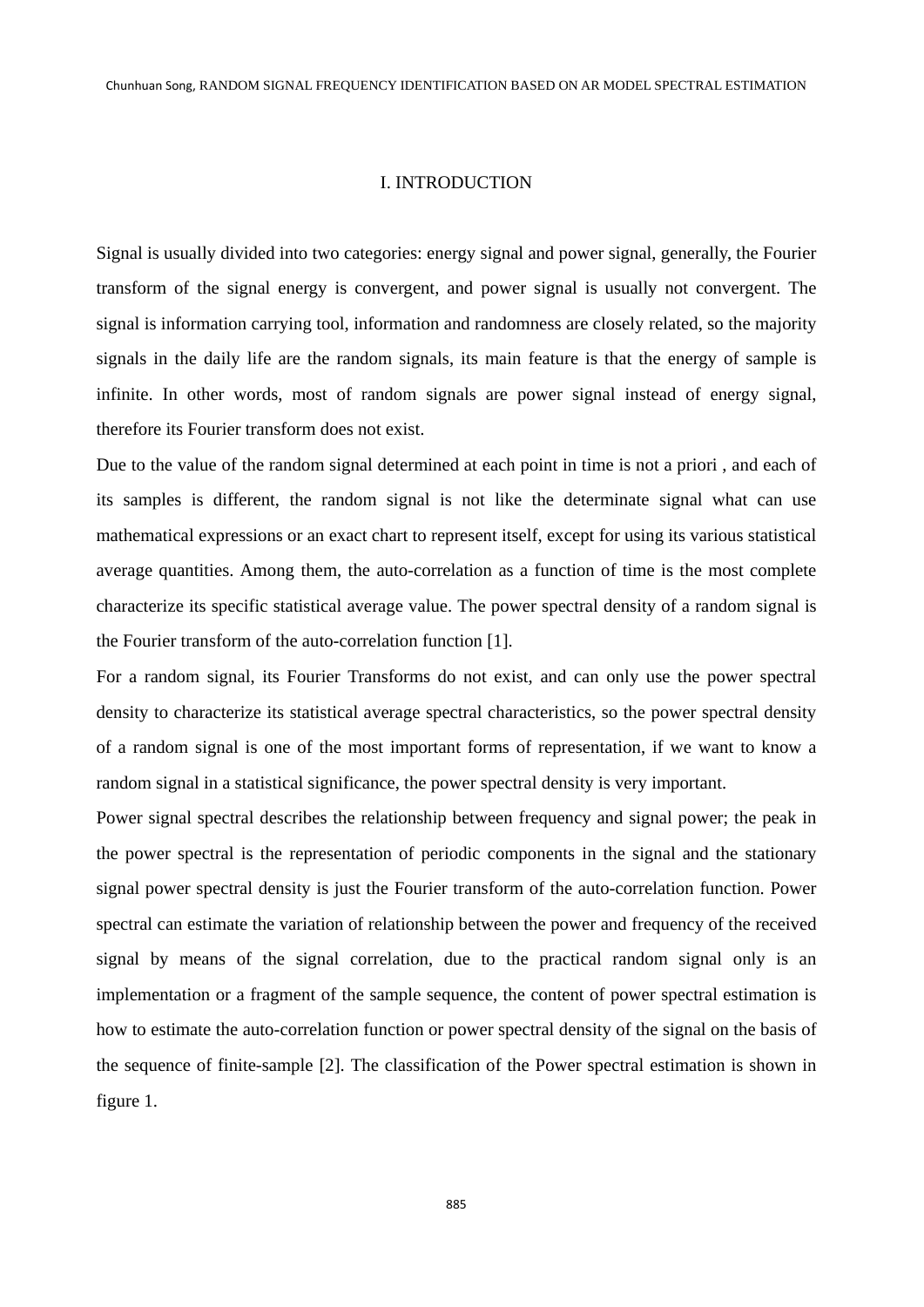

Figure 1 The classification of the power spectral estimation

The variance of the power spectra obtained by classical power spectral estimation is inversely proportional to its resolution, resolution of the modern spectral estimation are not subject to this restriction, but also the variance properties greatly improved, which of great importance for improving the accuracy of power spectral, therefore this paper mainly studies AR model of parametric modeling in the modern spectral estimation[3].

This paper makes a comparison of respective principles, respective characteristics and the MATLAB simulation between classical power spectral estimation and modern power spectral estimation; find the best method of power spectral estimation.

## II.PRINCIPLE

The power of the random signal reflect the law of the power changes with time, and the power spectral of random signal reflect the distribution situation of its energy in frequency domain, the mathematics method of studying random signal power spectral is called power spectral estimated technology, power spectral estimation is one of the main content of the digital signal processing, it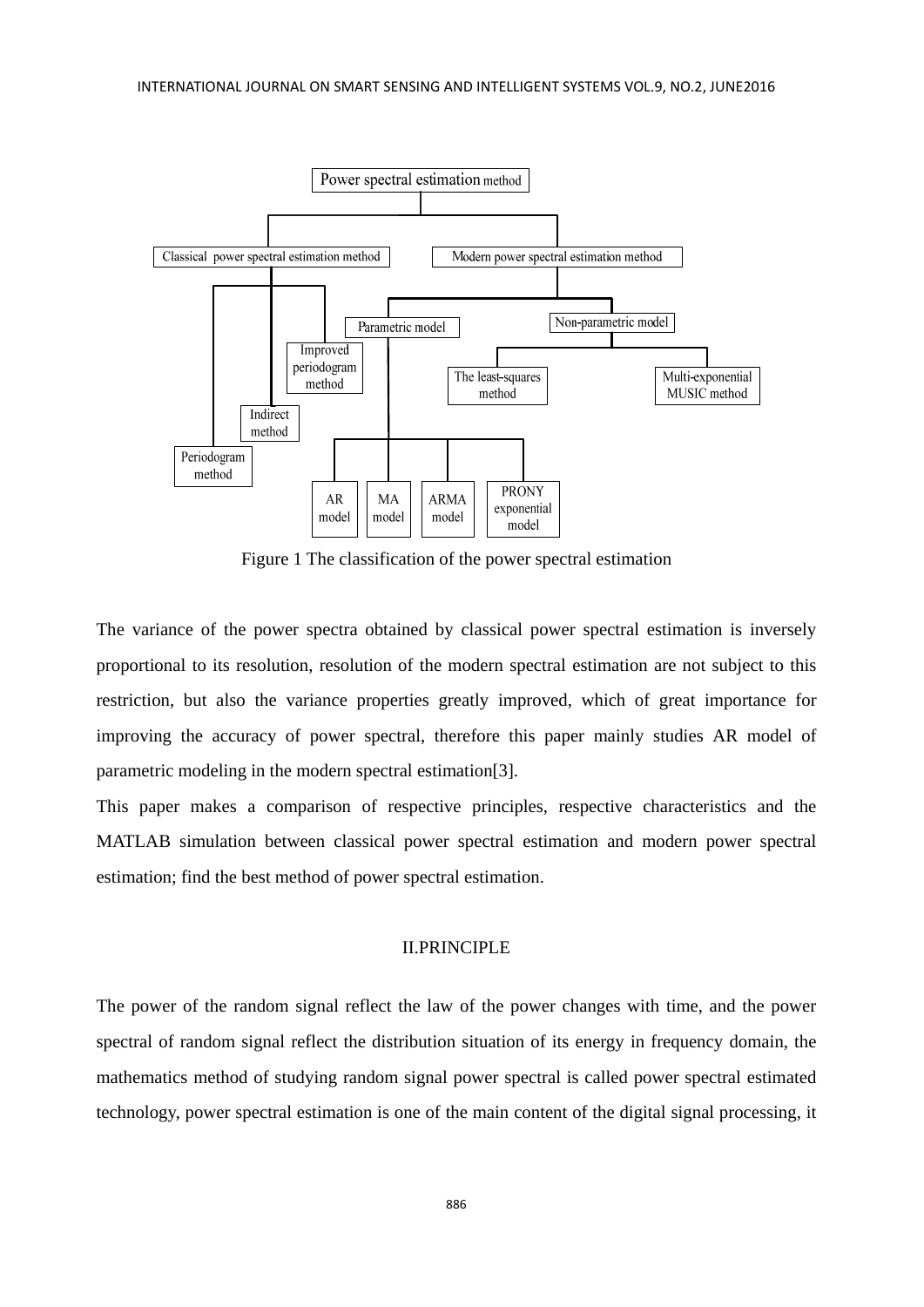mainly deal with the signal various features in the frequency domain, and then depend them on extracting the useful signal in the frequency domain from the noise. This method is widely used and has played an important role in radar, sonar, communication, exploration, vibration analysis, and bio-medical, astronomical and so on [4].

Power spectral estimation is based on the theory of Wiener-Khinchine theorem.

$$
P_{xx}(\omega) = \sum_{m=-\infty}^{\infty} \phi_{xx}(m) e^{-j\omega m}
$$
 (1)

Among them,  $P_{xx}(\omega)$  is the power spectral density, m for the time difference,  $\phi_{xx}(m)$  isa auto-correlation sequence.

While the experiment is making use of the fast Fourier transforms (FFT)

$$
P_{xx}(k) = \sum_{m=0}^{N-1} \phi_{xx}(m) W_{N}^{kn}
$$
 (2)

And, N is the sampling number.

There are four parameters as the quality assessment of power spectral estimation:

(1)Bias: If the bias is equal to 0, this estimate is unbiased estimation.

$$
Bia[\hat{\phi}] = E[\hat{\phi} - \phi] = E[\hat{\phi}] - \phi
$$
\n(3)

(2) Variance: It refers to the fluctuation of the signal and reflects the signal stability.

$$
Var[\hat{\phi}] = E\{[\hat{\phi} - E(\hat{\phi})]^2\}
$$
\n(4)

(3) Standard deviation: If it is equal to 0, this estimate is consistent estimation.

$$
MSE[\hat{\phi}] = E\{[\hat{\phi} - \phi]^2\} = Var[\hat{\phi}] + Bia^2[\hat{\phi}]
$$
\n(5)

(4) Resolution: It refers to the sharpness of the peaks in the power spectral and reflects the intensity of ability that the power spectral estimation identify signal.

We usually will regard resolution and variance as main evaluation parameters of the power spectral estimation.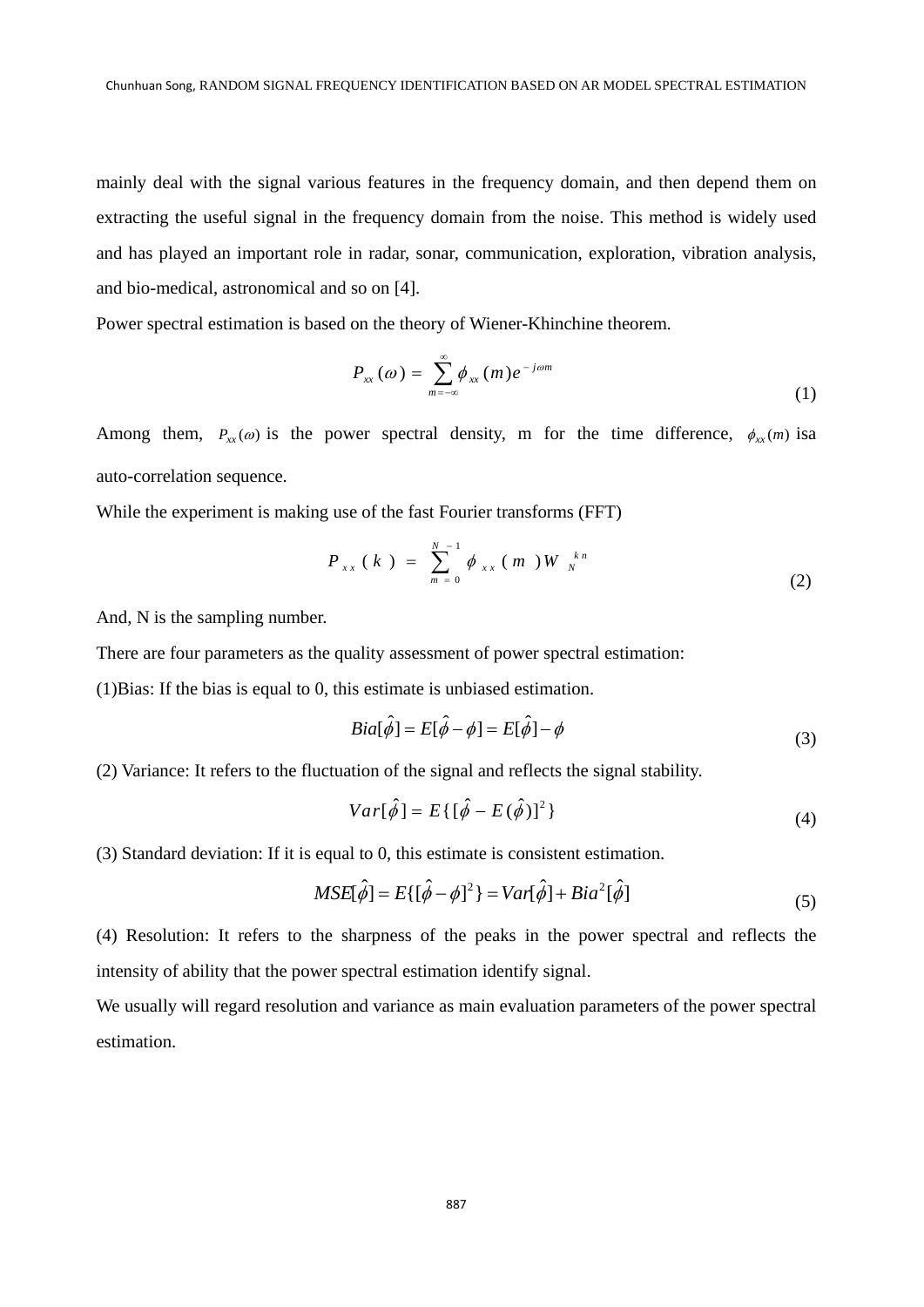## III.CLASSICAL POWER SPECTRAL ESTIMATION

Classical power spectral estimation is divided into periodogram method (direct method), and indirect method and improved periodogram method, their principles and characteristics are given below. Both periodogram method and indirect method contains two important prerequisites: Prerequisite one: the random signal not only is the stationary random signal, but also is ergodic; Prerequisite two: must do the necessary pre-processing before power spectral estimation (A/D, DC, filter, etc.).

## **A. Indirect method of power spectral estimation**

The indirect method was proposed in 1958, it is also known as relations diagram method, this is due to the principle of this method is a sampling sequence of the random signal getting its auto-correlation sequence by the auto-correlation operation[5].

$$
\hat{\phi}_{xx}(m) = \frac{1}{N} \sum_{n=0}^{N-1} x(n) x(n+m) \, |m| \le N-1 \tag{6}
$$

Then,formula (6) carrying out a Fourier transform ,we can obtain the power spectral.

$$
\hat{P}_{xx}(\omega) = \sum_{m=-M}^{M} \hat{\phi}_{xx}(m)e^{-j\omega m} \qquad M \leq N-1
$$
\n(7)

In order to understand estimated results of the indirect method, let's analyze its deviation and variance.

$$
Bia[\hat{\phi}_{xx}(m)] = E[\hat{\phi}_{xx}(m)] - \phi_{xx}(m) = -\frac{|m|}{N} \phi_{xx}(m)
$$
\n(8)

$$
Var[\hat{\phi}_{xx}(m)] = \frac{N-|m|-|i|}{N^2} \sum_{i=-(N-1-|m|)}^{N-1-|m|} [\phi_{xx}^2(i) + \phi_{xx}(i+m)\phi_{xx}(i-m)] \tag{9}
$$

$$
\lim_{N \to 0} MSE[\hat{\phi}] = \lim_{N \to 0} Var[\hat{\phi}] + \lim_{N \to 0} Bia^2[\hat{\phi}] = 0
$$
\n(10)

Form formula (8), (9) and (10), we can get that the indirect method is asymptotically unbiased estimates, meanwhile it meeting consistent estimation. But this algorithm uses correlation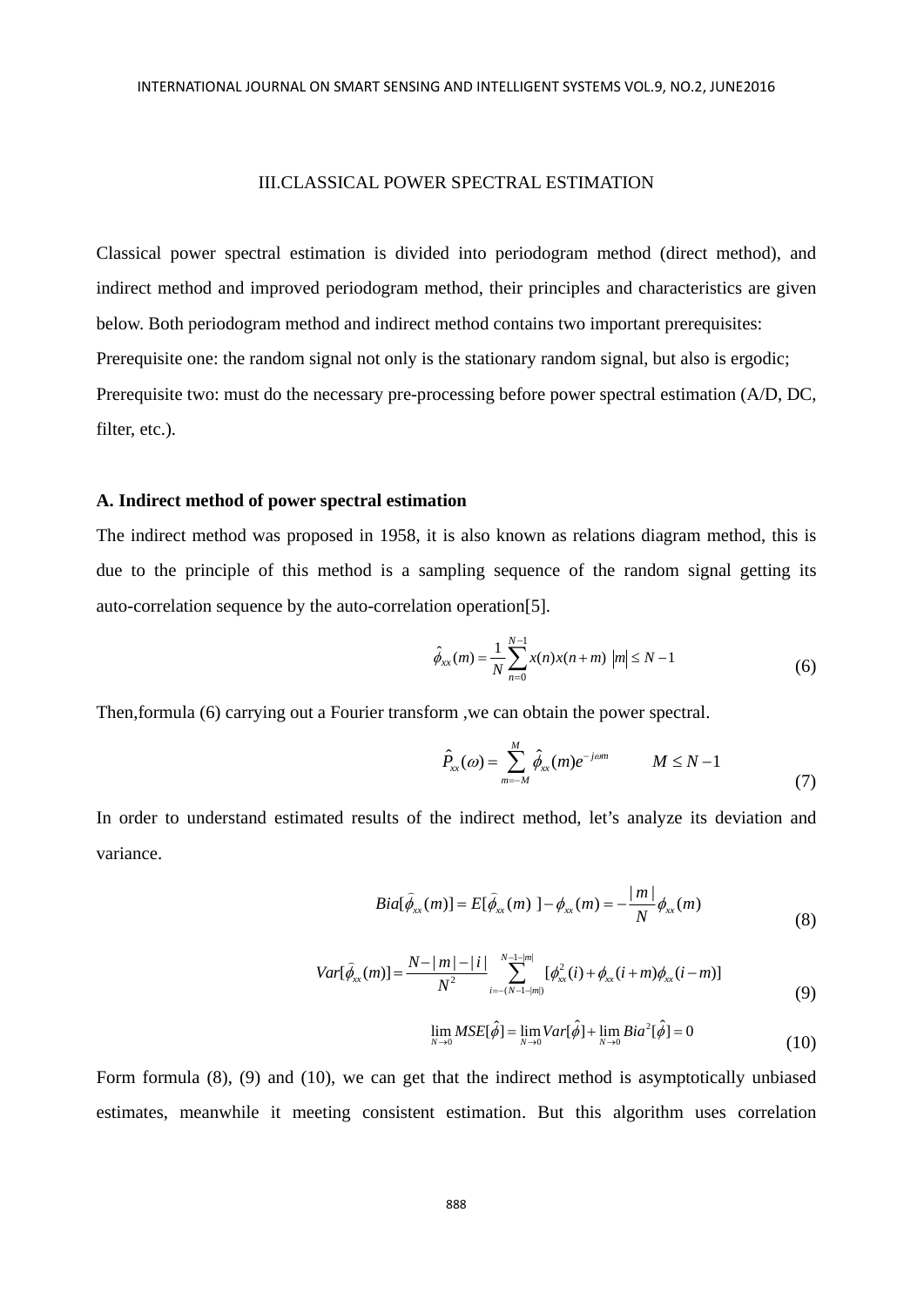functions, when sampling number N is large, the computation increases [6].

## **B. Direct method of the power spectral estimation**

Direct method also known as the periodogram method, the concept of periodogram was first proposed in 1899, the method of power spectral estimation that adopted the periodogram (including the smoothed periodogram) could perform FFT calculation, which has high-efficiency advantage, so this method commonly used where do not ask for high resolution. Its main disadvantage is the low frequency resolution; this is because the direct method regards the data of except for the finite N data as 0 in the calculation process [7]. This is clearly deviate form reality. Regard the unknown data as 0, this not only equivalent that multiply by a rectangular window function in the time domain, but also is equal to the convolution with Sinc function in the frequency domain. Because the Sinc function has two characteristics, one of which is its main lobe is not infinitely narrow, another is it has the side-lobe, thus the convolution invariably results in distortion.Due to main lobe is not infinitely narrow, if the original power spectral is narrow and making the convolution with the main lobe, which will lead to power spread to near frequency domain, signal become fuzzy, resolution reduced, and main lobe wider resolution worse. There are two consequences result from the main lobe, one of which is the energy in the main lobe will "leak" to the side lobes and the variance will increase, another of which is the power spectral that making convolution with side lobe entirely belong to the interference. If the convolution of strong signal and side lobes may be larger than the weak signal and main lobe, the weak signal will be submerged by the interference of strong signal and then it cannot be detected [8]. These are two main weaknesses of the direct method estimate the power spectral.

Because the direct method regards n observed data of the random signal as a finite energy signal, directly performs the Fourier transform, then takes the square of the amplitude and divided by N, the result is the signal's power spectral estimation. So power spectral estimation is indicated by  $P_{xx}(\omega)$ , and it shall be calculated in accordance with the following formula:

$$
P_{xx}(\omega) = \frac{1}{N} |X_N(\omega)|^2 = \frac{1}{N} \left| \sum_{n=0}^{N-1} x(n) e^{-j\omega n} \right|^2 \tag{11}
$$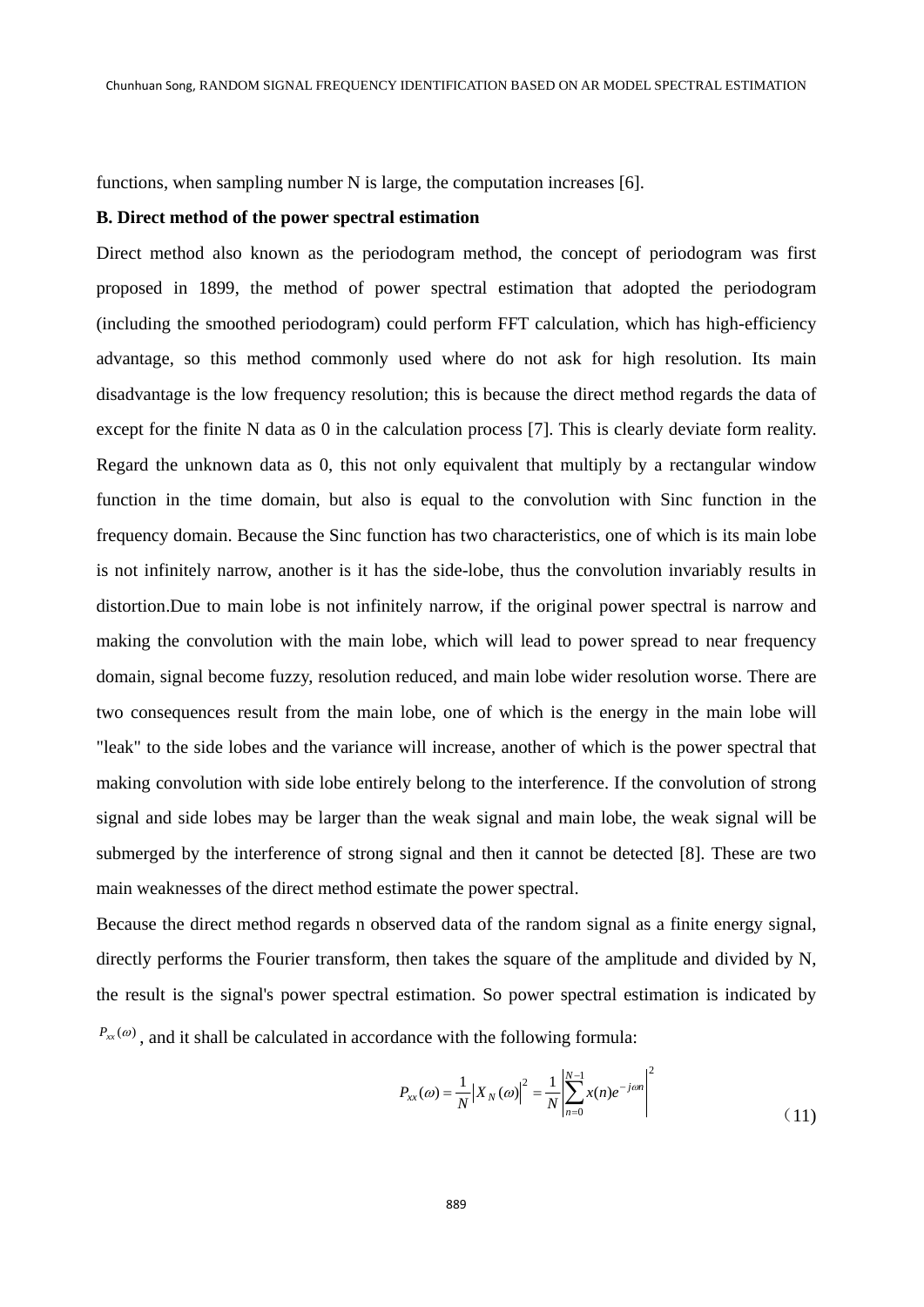Since 1965, after fast Fourier Transforms (FFT) appeared, this method was often used in the power spectral estimation, and it shall be calculated in accordance with the following formula:

$$
P_{xx}(k) = \frac{1}{N} |X(k)|^2
$$
 (12)

In order to understand estimation results of the direct method, let's analyze its deviation and variance.

$$
Bia[\hat{P}_{xx}(\omega)] = E[\hat{P}_{xx}(\omega)] = \frac{N - |m|}{N} \sum_{m = -(N-1)}^{N-1} \phi_{xx}(m)e^{-j\omega n}
$$
(13)

$$
Var\left[\hat{P}_{xx}(\omega)\right] = \sigma_x^4 \left\{1 + \left[\frac{\sin(\omega N)}{N\sin\omega}\right]^2\right\} \tag{14}
$$

$$
MSE[\hat{\phi}] = Var[\hat{\phi}] + Bia^2[\hat{\phi}] \neq 0
$$
\n(15)

According to the formula (11), it can be known that when n tends to infinite, the calculation is neither has average nor has limit, it can only be seen as a sample that performing a mean value calculation on the real spectral[9]. When determining signal length, if lack of the statistical averaging, to ensure a high resolution, variance of the power spectral estimation will become large, it is not the consistent estimates of the real spectral.

The direct method is unbiased estimation, but does not meet the consistent estimation, if onlywe smooth the periodogram, which will reduce the variance(average is a major method of smoothing) and obtain the consistent spectral estimation. There are two main smooth methods, usually adopt the window function to smooth before the FFT appeared and have been widely used, select the appropriate window function to accelerate the convergence of weighted mean as a weighting function. Another method is dividing equally the periodogram, that it,firstly segment the data, then the average of the periodogram[10]. The latter is also known as Bartlett algorithm, which had been extensively used for thesmoothing method. Welchalgorithm is the improvement of Bartlett algorithm and proposed the specific calculation on FFT.

#### **C. The improved algorithm of the direct method**

The spectral resolution of the direct method is high, but variance performance is poor and power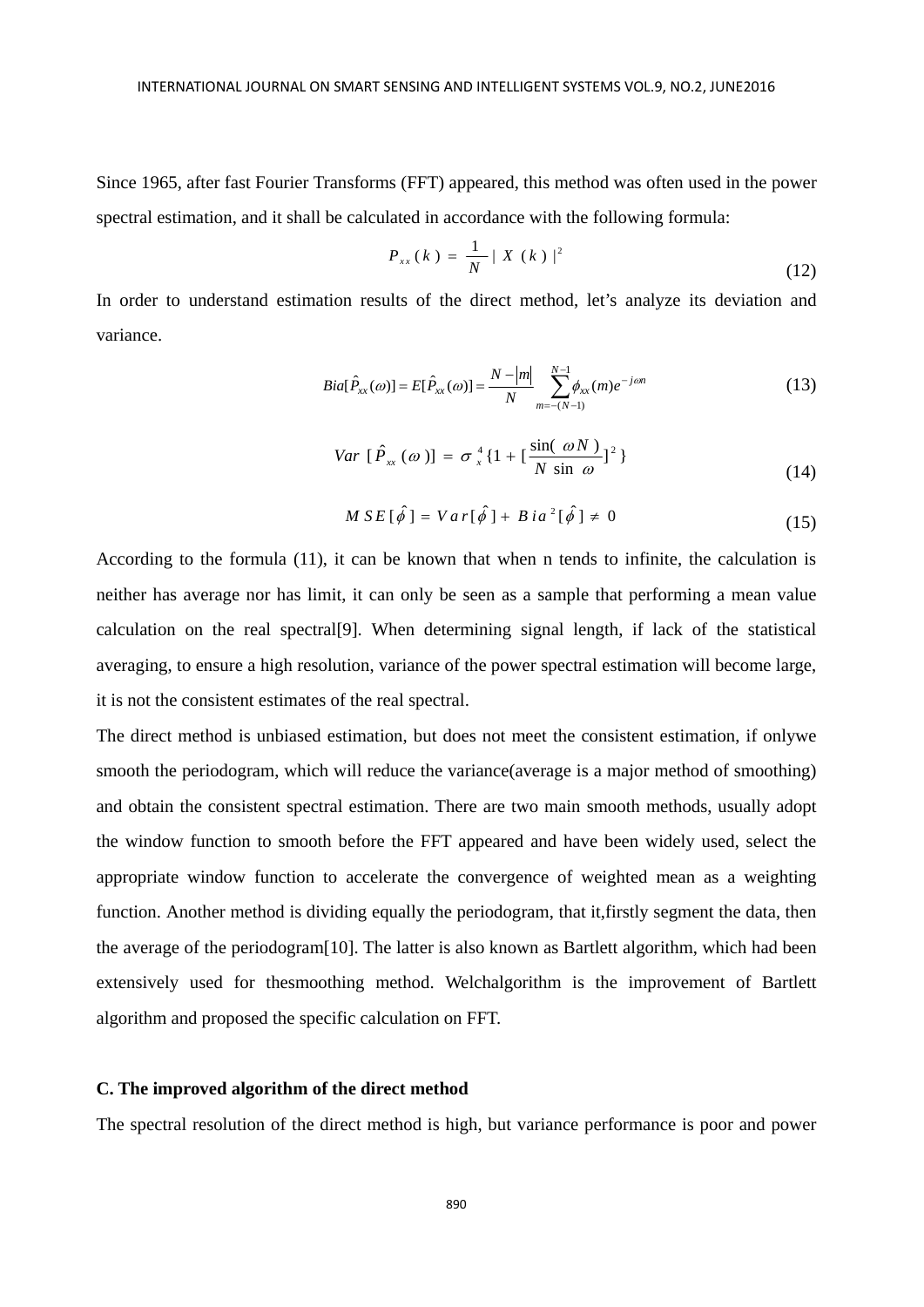spectral fluctuation violent, it is prone to product the false peak, so it is necessary to improve this method. Bartlett algorithm is a modified periodogrammethod, its guiding principle is to firstly put a data segment of length N, and respectively calculate each segment of the power spectral, then average the data, that be able to achieve the desired wish[11].Bartlett algorithm is as follows:

(1) Given or get a random signal sampling sequence, divide it into p segments, each segment is m points.

(2) Then calculate each periodogram:

$$
I_P(\omega) = \frac{1}{M} \left| \sum_{n=0}^{M-1} X_P(n) e^{-j\omega n} \right|^2 = \frac{1}{M} \left| X_P(e^{j\omega}) \right|^2 \tag{16}
$$

(3) Finally, the average of each periodogram

$$
B_x(\omega) = \frac{1}{P} \sum_{p=0}^{p-1} I_p(\omega)
$$
\n(17)

With the Bartlett algorithm to estimate the variance of power spectral:

$$
Var[B_x(\omega)] = \frac{1}{P}\sigma_x^4\{1 + \left[\frac{\sin(\omega N)}{N\sin\omega}\right]^2\}
$$
\n(18)

The variance of formula (18) and (14) in comparison, we can see that the section p of the spectral variance obtained by Bartlett algorithm greater, its variance smaller. This is as a result of the data segment, each piece of data reduce and spectral leakage effect increase, reduce the spectral resolution[12].

Welch method is the improvement of Bartlett method. Major improvements in two respects: one is that the segmentation is allowing some overlap in each piece of data; the second is that every data window is not necessarily a rectangular window. That can improve the effect of poor resolution caused by rectangular window. Then we can accord the Bartlett method to find out every piece of the power spectral, and the result is normalized, thereby we can get the further modified periodogram. Bartlett algorithm is as follows:

(1) Given or get a random signal sampling sequence, divide it into p segments, each segment is m points;

(2) Each piece of data is processed by Windows  $x_p(n)w(n)$ ;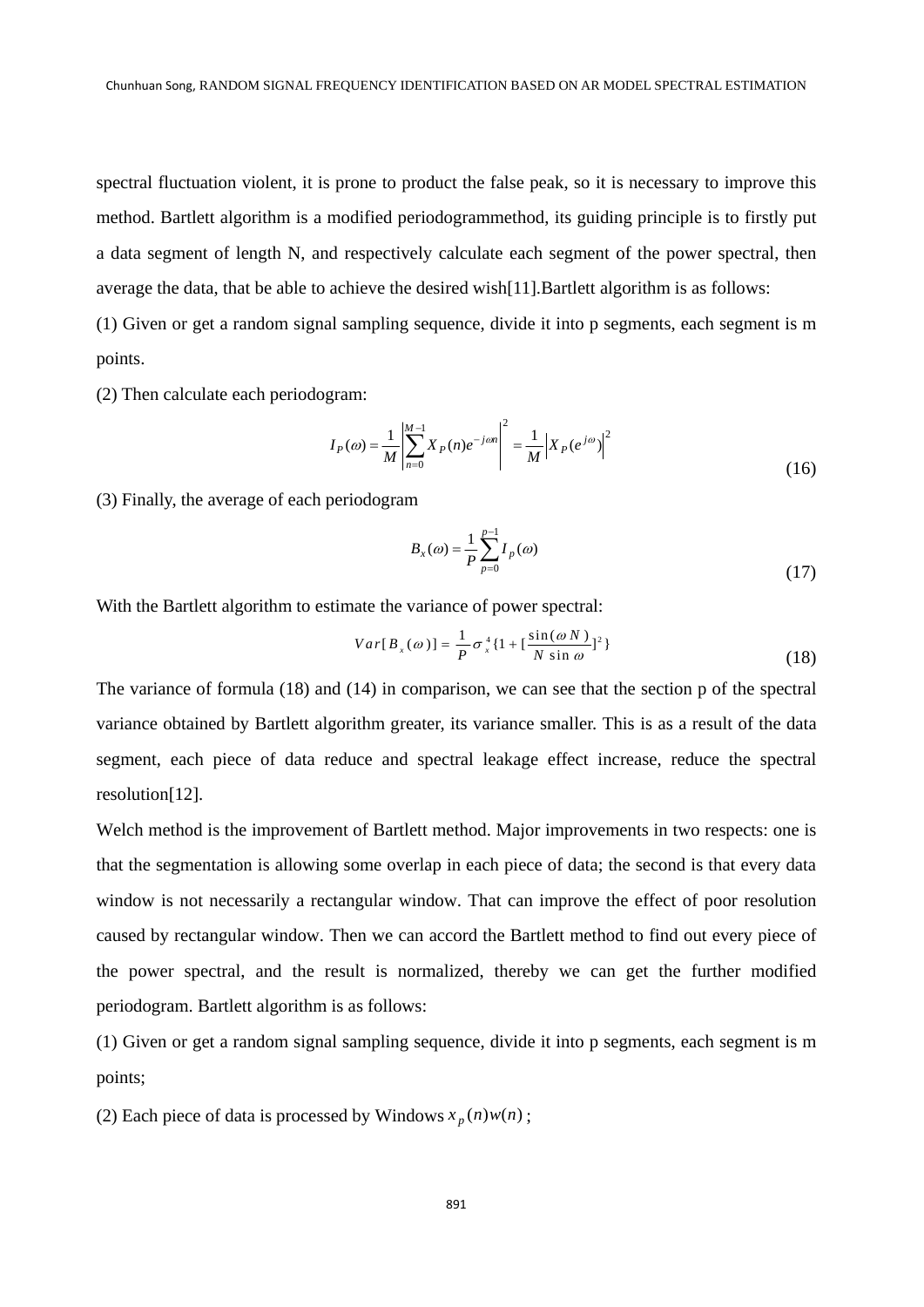(3) Calculated for each modified periodogram:

$$
I_p(\omega) = \frac{1}{MU} \left| \sum_{n=0}^{M-1} x_p(n) w(n) e^{-j\omega n} \right|^2
$$
 (19)

$$
U = \frac{1}{M} \sum_{n=0}^{M-1} w^2(n)
$$
 (20)

(4) Finally, it should average over each modified periodogram:

$$
B_x(\omega) = \frac{1}{P} \sum_{p=0}^{P} I_p(\omega)
$$
\n(21)

Formula (19): U is a normalization factor.

Because the Welchmethod allows overlap, thereby increasing the number of p, so it can better improve the variance characteristic. However, the data overlaps cause each paragraph of uncertainty is reduced, reduced the variance will not reach the level of theoretical calculations. In addition, choosing the right window function can reduce spectral leakage and improve resolution [13]. In addition, the differences of window function and window width will result in the change of its main lobe width as well as the side-lobe attenuation rate, thus the spectral resolution is not the same. I will verify these factors through the MATLAB simulation below.

Many scholars tried to select the appropriate window function to improve the spectral resolution of the classical methods, but finally they found that the reduction of the side-lobe width at the expense of the growth of the main lobe width; and vice versa. In any way, these two shortcomings can only be counter balance, but not be improved meanwhile. Therefore, the classical methods can not able to overcome the shortcoming of low resolution [14]. In recent years, many experts and scholars put forward many new methods to improve the resolution of the power spectral estimation.

# IV.AR MODEL AND ITS SOLUTION

# **A. AR model**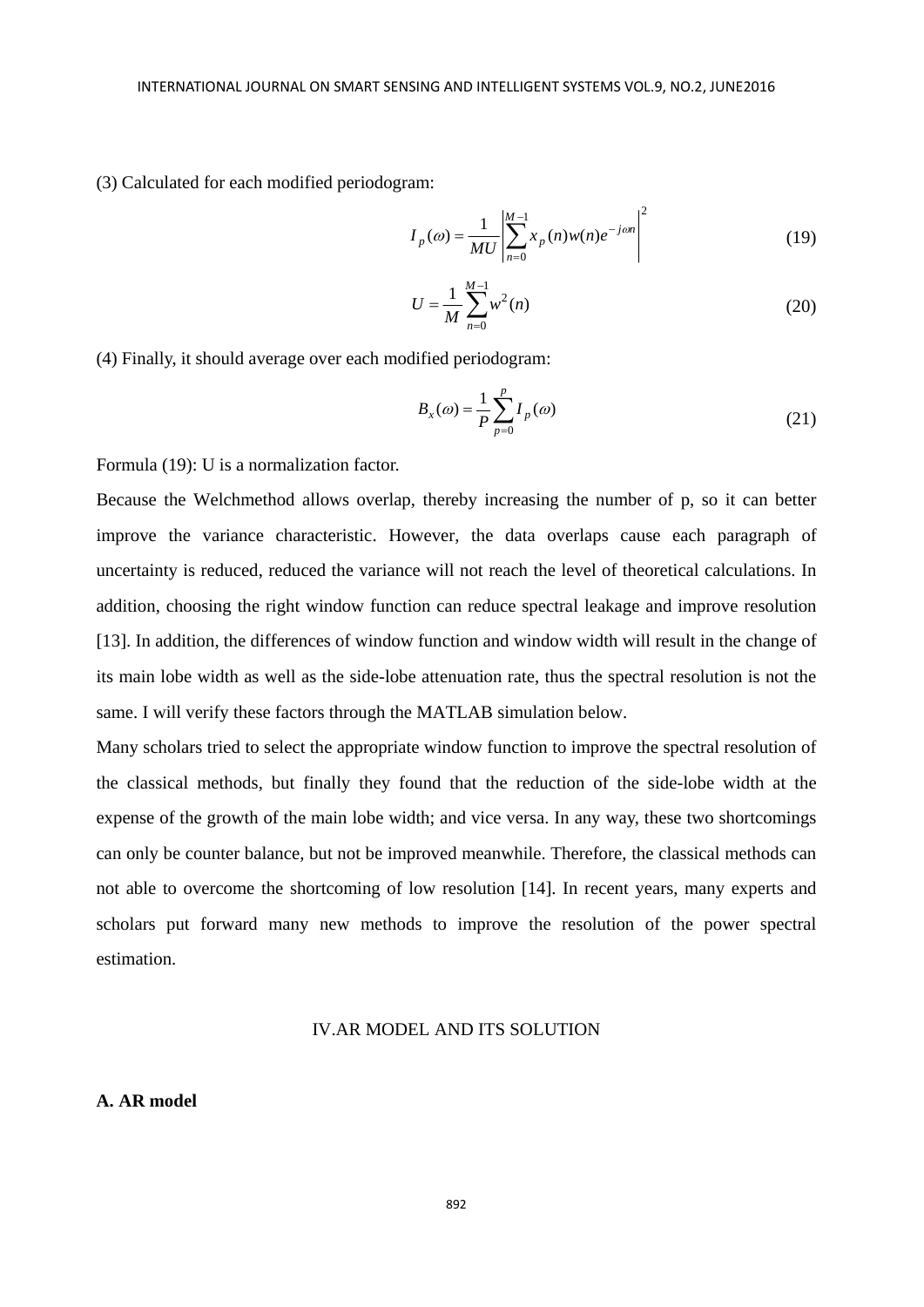The variance of the periodogram method is poor, which prompted the people to study others methods. The classical spectral estimation technology requires the measured signal is a stationary random signal, the signal may be truncated and the signal of out of truncated range is treated as zero. But in real life a lot of random signals are very difficult to meet the requirements of stability. Furthermore, the classical power spectral estimation with FT as core to estimate the power spectral, its main defect is a lack of time orientation. Contradictory, the resolution and variance got by the classical power spectral estimation techniques, and one of them is to be improved at the expense of another, so that inevitably lead to the emergence of these shortcomings[15].

On the basis of the observed data, we can choose the proper model and regard  $x(n)$  as a white noise generated by this model, so you don't have to think the data outside of N is 0, and then maybe get a better estimation.This method can be divided into the following steps:

(1) Selects a model;

(2) Uses the known data to determine the model parameters;

(3) Calculates the power spectral estimation by parameters.

AR model belongs to the modern power spectral estimation and the reason that the modern power spectral estimation was proposed and gradually developed is due to the performance about variance and resolution of the classical spectral estimation is poor, which can be divided into parameters model spectral estimation and non-parametric model spectral estimation[16]. The non-parametric model spectral estimation mainly includes MTM method, MUSIC method, feature vector method and so on. The parameter model spectral estimation mainly has AR model, MA model, ARMA model, PRONY model and so on, among which the AR model is the most used. The three commonly used models are AR model, MA model and ARMA model, and the following three models are compared:

(1) ARMA model: An Auto regressive moving average model is one of high resolution spectral analysis method in the model parameters method. This is a typical method on stationary random process rational spectral method research and it can be applied in a large class of problems.

Sets up a discrete-time linear system, the input  $u(n)$  is a white noise sequence of its average is zero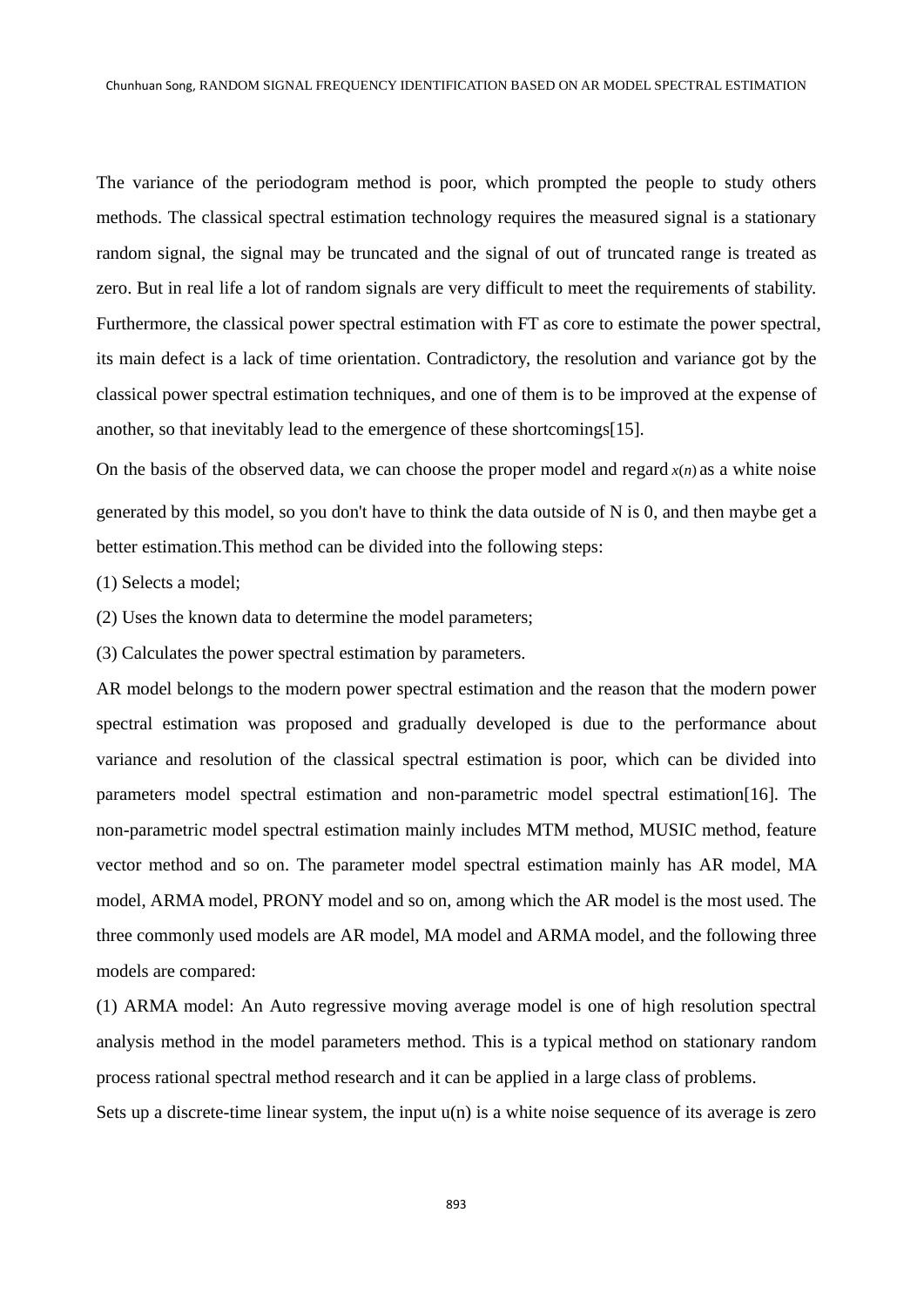and its variance is  $\sigma$ , and the output isx(n), the relationship between output and input of discrete-time linear systems can be shown with a differential equation as formula (22):

$$
x(n) + \sum_{k=1}^{P} a_k x(n-k) = \sum_{r=0}^{M} b_r u(n-r)
$$
\n(22)

And then use the z-transform, its system functions is shown as follows:

$$
H(Z) = \frac{X(Z)}{U(Z)} = \frac{\sum_{r=0}^{M} b_r Z^{-r}}{1 + \sum_{K=1}^{p} a_K Z^{-k}}
$$
(23)

In the formula (22),  $X(Z)$  is the Z-transform of the output signal,  $U(Z)$  is Z-transform of the input signal, and this formula is known as ARMA model. Once the parameters of ARMA (P, M) model are determined, the power spectral estimation will be obtained. ARMA model method has more accurate spectral estimation and better spectral resolution than AR model method and MA model method, however, not only its parameter estimation is more tedious but optimal parameter estimation methods has two shortcomings about the computation amount is large and it makes no guarantee the parameter converge, so AR model is more practical than the ARMA model[17].

(2) MA model: moving average model is one of the spectral analysis method of model parameter method, is also the modern used in the modern spectral estimation.

Sets up a discrete-time linear system, the input  $u(n)$  is a white noise sequence of its average is zero and its variance is  $\sigma$ , and the output is x (n), the relationship between output and input of discrete-time linear systems can be shown with a differential equation as formula (24):

$$
x(n) = \sum_{r=0}^{M} b_r u(n-r)
$$
\n(24)

And then use the Z-transform, its system functions is shown as follows:

$$
H(Z) = \frac{X(Z)}{U(Z)} = \sum_{r=0}^{M} b_r Z^{-r}
$$
\n(25)

In the formula (25),  $X(Z)$  is the Z-transform of the output signal,  $U(Z)$  is Z-transform of the input signal,  $b_r$  ( $r = 0, \ldots, M$ ) is a factor, and this formula is known as ARMA model.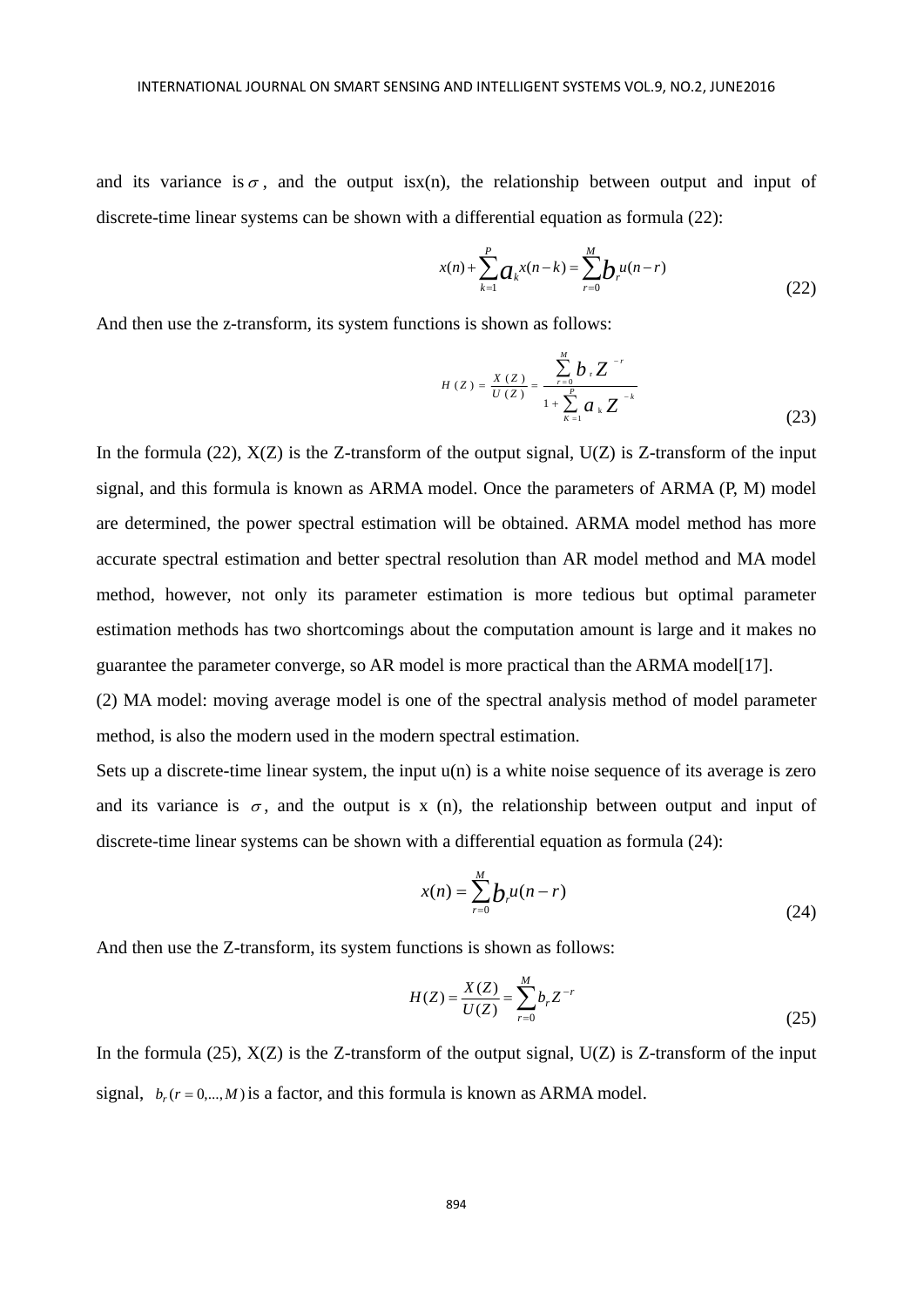In the ARMA model spectral estimation, most of parameters need to estimate the AR parameters, and then estimate the MA parameters on the basis of the AR parameters, so MA model is often used as a process on calculating the ARMA power spectral estimation.

(3) AR model is a linear forecast based on periodogrammethod; it can deduce the data before and after the Nth point by model and known data. so its nature is similar to interpolation, which aim at increasing the effective data. They only difference is AR model deduce data by N points and interpolation is by two points, therefore AR model is better than interpolation [18].

The physical meaning of the AR model is the system response of the white noise acts on a linear time-invariant system. N-order AR model difference equation:

$$
y(n) = -\sum_{k=1}^{N} a_k y(n-k) + x(n)
$$
\n(26)

And then use the Z-transform, its system functions is shown as follows:

$$
H(Z) = \frac{Y(Z)}{X(Z)} = \frac{1}{1 - \sum_{k=1}^{N} a_k Z^{-k}}
$$
\n(27)

On the basis of  $P_{yy}(\omega) = P_{xx}(\omega) |H(e^{j\omega})|^2$ , so the power spectral estimation of *y(n)* is that:

$$
P_{y}(\omega) = \sigma_{w}^{2} \frac{1}{\left|1 - \sum_{k=1}^{N} a_{k} e^{-j\omega k}\right|^{2}}
$$
 (28)

Because during the translation of any ARMA model or MA model in the finite variance may be expressed by the infinite-order AR model, if we choose a model which is not matched with the signal in these three models, we can still get a better approximation by using the low order. The estimation of AR model parameters can obtain a linear equation, so the AR model is better than the ARMA model and MA model in the calculation. Meanwhile, the practical physical systems tend to be all-pole system, so in the research that the model of the rational fraction transfer function, mainly research the AR model and its practical application is more extensive.

## **B. Solving YULE-WALKER equation**

If we want to get the power spectral estimation  $P_y(\omega)$ , it is necessary to know two relevant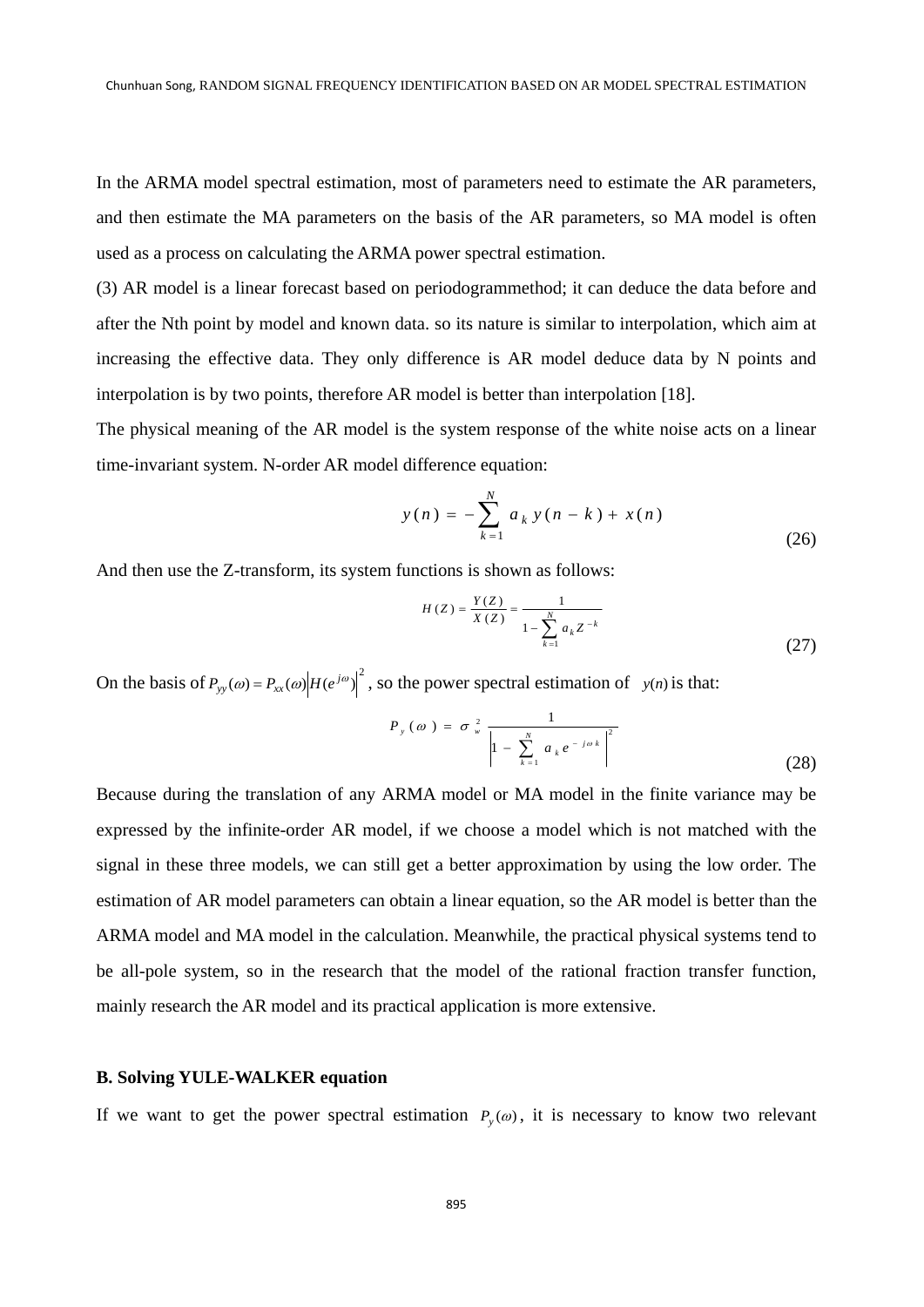parameters  $a_k$  (k=1, 2, 3, ...N) and ,so power spectral estimated by model method in actually just is solving the model parameters. It is necessary for obtaining the model parameters to solve the Nth order NYULE-WALKER equation and NYULE-WALKER equation is as follows:

$$
\begin{bmatrix}\n\phi_{xx}(0) & \phi_{xx}(1) & \phi_{xx}(2) & \dots \phi_{xx}(N) \\
\phi_{xx}(1) & \phi_{xx}(0) & \phi_{xx}(1) & \dots \phi_{xx}(N-1) \\
\dots & \dots & \dots & \dots \\
\phi_{xx}(N) & \phi_{xx}(N-1) & \phi_{xx}(N-2) & \dots \phi_{xx}(0)\n\end{bmatrix}\n\begin{bmatrix}\n1 \\
a_1 \\
\dots \\
a_N\n\end{bmatrix}\n=\n\begin{bmatrix}\n\sigma_w^2 \\
0 \\
\dots \\
0\n\end{bmatrix}
$$
\n(29)

Directly solving the Yule-Walker equation requires the inverse matrix operations, its shown that when N is large, it has large amount of calculation, and when the model order is increased, the matrix dimension also increases, therefore it need to calculate once again[19]. For this problem, the auto-correlation method is providing a efficient solution for Yule-Walker equation.

(1) The steps of solving AR parameters by the auto-correlation method:

First step: estimate the auto-correlation coefficient matrix of the observation sequence;

Second step: use Lenvinson-Durbin recursive method to solve AR model parameters.

Levinson-Durbin recursive method solve the equations by the backward forecasting method, whose aims at obtaining the next order parameter based on the recursive formula of the previous order parameter and the calculate complexity from  $o(P^3)$  down to  $o(p^2)$ . It should be noted that the first subscript of "a" refers to the order of AR model, finally the solution of p order solution is just the practical answer. Algorithm steps are as follows:

$$
\text{(1) According to } \begin{bmatrix} \phi & (0) & \phi & (1) \\ \phi & (1) & \phi & (0) \end{bmatrix} \begin{bmatrix} 1 \\ a_{11} \end{bmatrix} = \begin{bmatrix} \sigma_1^2 \\ 0 \end{bmatrix}, \quad a_{11} \text{ and } \sigma_1^2 \text{ can be calculated:}
$$
\n
$$
a_{11} = -\frac{\phi(1)}{\phi(0)}, \quad \sigma_1^2 = (1 - |a_{11}|^2)\sigma_0^2 \tag{30}
$$

②  $a_{22}$  and  $\sigma_2^2$  will be calculated by putting  $a_{11}$  and  $\sigma_1^2$  into the following formula:

$$
a_{pp} = -\frac{\phi(p) + \sum_{k=1}^{p-1} a_{p-1,k} \phi(p-k)}{\sigma_{p-1}^2}
$$
 (31)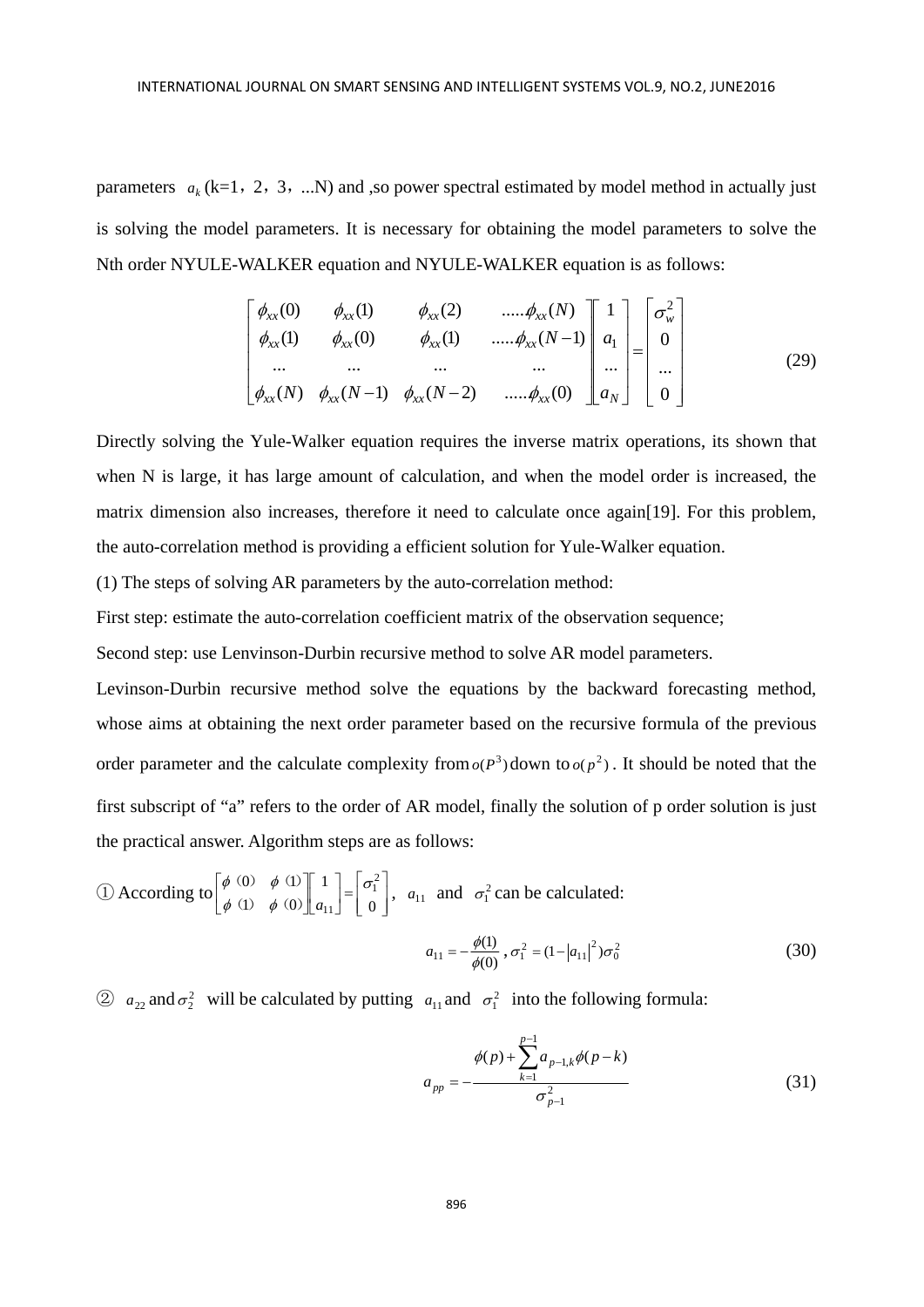$$
a_{pk} = a_{p-1,k} + a_{pp} a_{p-1,p-k}
$$
 (32)

$$
\sigma_p^2 = (1 - |a_{pp}|^2) \sigma_{p-1}^2
$$
\n(33)

 $\circled{3}$  The rest can be done in the same manner, we can calculate the parameter  $a_k$  (k=1,2,3,...N) and

 $\sigma_w^2$ .

Levinson-Durbin recursive algorithm for solving the Yule-Walker equation start from the lower order to p order, it can calculate all of the parameters of each order, which will help choose the practical order of AR models. AR parameter can simplify the calculation, but actually if we want to get the auto-correlation sequence only from the finite data of the time series, which is equal to add a window in the sequence [15]. Window will result in lower frequency resolution of auto-correlation method. When the time sequence is shorter, the estimation error of Levinson-Durbin recursive algorithm is bigger, it will produce severe error to calculation of the AR parameter, so that lead to producing any bad phenomena such as the splitting of spectral lines and the spectral peak deviation.

(2) Burg recursive method is not need to auto-correlation functions, and it is based on linear prediction and it can achieve the prediction error filter by the lattice structure.In the transfer process from left to right, we can get forward and backward prediction errors of different orders at the same time, and then calculate each order reflection coefficient, finally we can calculate AR parameters by the reflection coefficient. In the Burg algorithm, *e*(*n*)is the error, the subscript donates the order,  $e_m^f(n)$  and  $e_m^b(n)$  is respectively the forward error and backward error and the concrete steps in the following:

 $\bigoplus$  According to  $e_0^f(m) = e_0^b(m) = x(n)$ ,  $k_m$  can be calculated:

$$
k_{m} = -\frac{2\sum_{n=m}^{N} [e_{m-1}^{f}(n) + e_{m-1}^{b}(n-1)]}{\sum_{n=m}^{N-1} \{e_{m-1}^{f}(n)\} + [e_{m-1}^{b}(n-1)]\}}
$$
\n(34)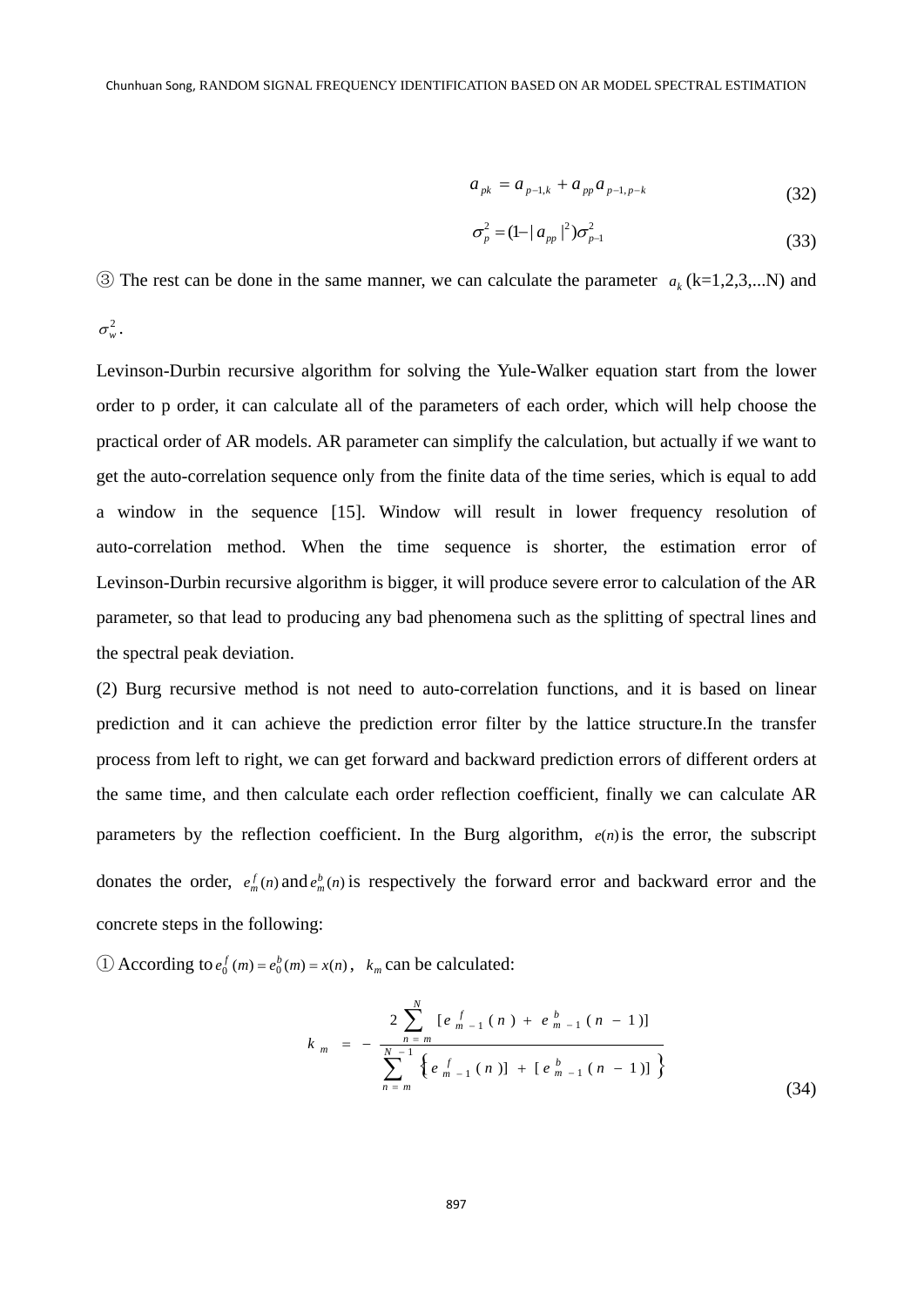$\circled{2}$   $e_m^f(n)$  and  $e_m^b(n)$  will be calculated by the following formula:

$$
e_m^f(n) = e_{m-1}^f(n) + k_m e_{m-1}^b(n-1)
$$
\n(35)

$$
e_m^b(n) = e_{m-1}^b(n) + k_m e_{m-1}^f(n-1)
$$
\n(36)

 $\circled{3}$  *a<sub>m</sub>(i)* will be calculated by the following formula:

$$
a_m(i) = a_{m-1}(i) + k_m a_{m-1}(m-i), i = 1, 2, ..., m-1
$$
\n(37)

 $\circled{4}$   $\rho_m$  will be calculated by the following formula:

$$
\rho_m = \rho_{m-1} (1 - k_m^2) \sigma_w^2 = \rho_p \tag{38}
$$

 $\circled{5}$  The rest can be done in the same manner, we can calculate the parameter  $a_k$  (k=1,2,3,...N) and  $\sigma_w^2$ .In General, the order is not known in advance, we should choose order p=k when the k-th order meet the allowed data.

Comparison between auto-correlation algorithm and Burg algorithm, it can be find that auto-correlation algorithm calculation is simple, but resolution of the power spectral estimation is poor. Burg algorithm is based on the data sequence, it avoid the calculation of auto-correlation function, so Burg algorithm has better frequency resolution than the auto-correlation algorithm. Because Burg algorithm has smaller computational complexity and better spectral estimation quality,is more general of method, so it is wider use than auto-correlation algorithm[11].

From the above two parameters calculation algorithm, It can be shown that the signal modeling nature of AR model is actually using the linear prediction, so in the the power spectral estimation, the data out of the sampling data can extrapolate by way of predicting, effectively avoid the spectral leakage effect of the classical spectral estimation algorithm in data windowing truncation, so it will be good to improve the resolution in the power spectral estimation.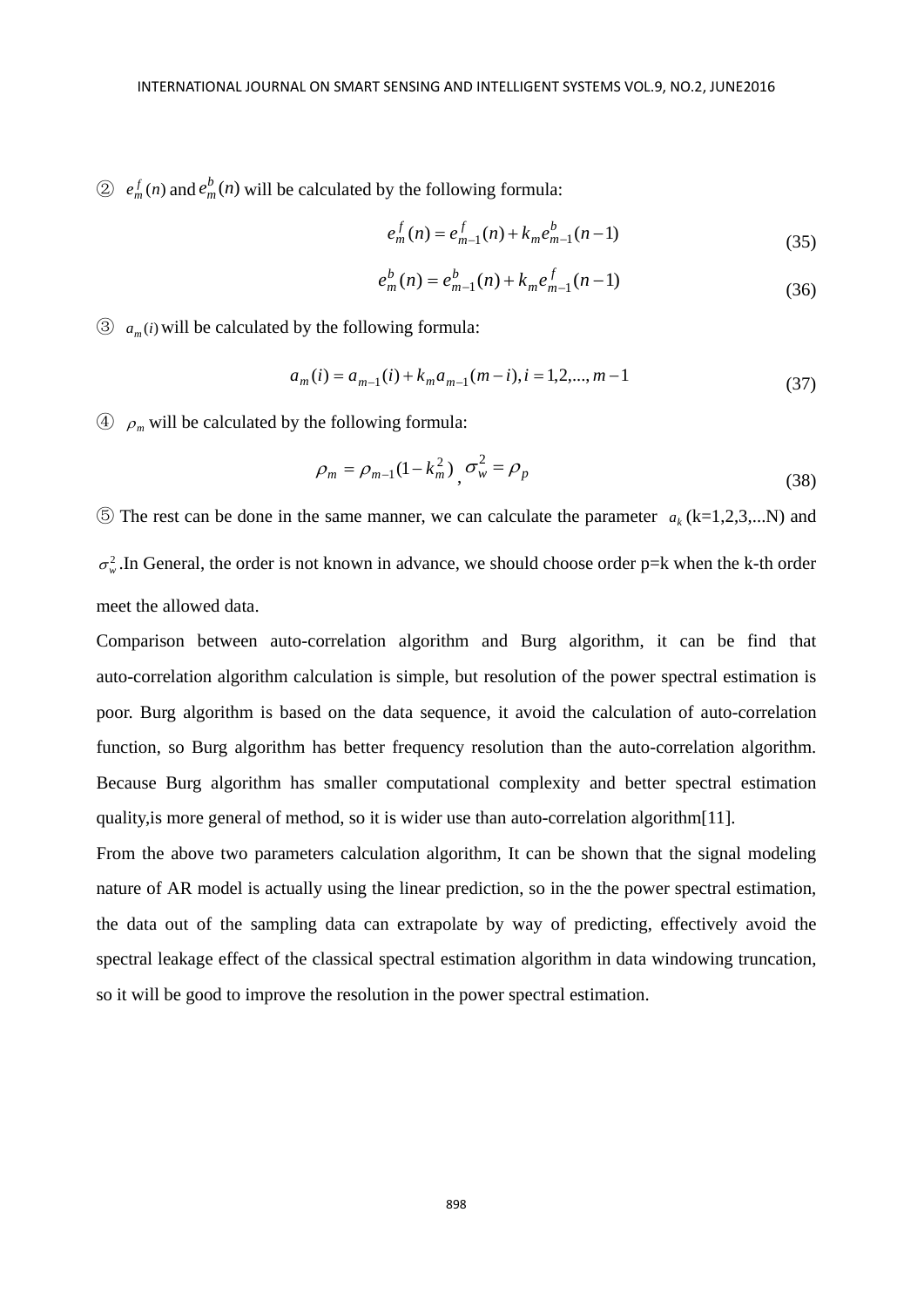#### V.MATLAB SIMULATION

Based on the above analysis, this random signal can be selected as the research object:

$$
x(n) = 3\sin(2\pi 200n) + \sin(2\pi 230n) + randn(n)
$$
\n(39)

The randn(n) is the random array with the normal distribution, next we can develop MATLAB simulation to estimate the power spectral, and then intuitively show the comparison of pros and cons between the classical and modern power spectral estimation method. The sampling frequency Fs=1000 Hz, the sampling points is equal to 512, the rectangle window in the Bartlett algorithm uses the window width is 100 and the overlap is 0, the hamming window in the Welch algorithm uses the window width is 100 and the overlap is 50, the order in the Burg algorithm is 30. The simulation results are shown in figure 2. It is show that the time domain simulation diagram of the random signals in (a); It is show that the simulation diagram of the indirect method of the classical power spectral estimation in (b); It is show that the simulation diagram of the periodogram method of the classical power spectral estimation in (c); It is show that the simulation diagram of the Bartlett algorithm improved by the periodogram method in (d); It is show that the simulation diagram of the Welch algorithm improved by the periodogram method in (e); It is show that the simulation diagram of the burg algorithm of the AR model in (f):

Figure 2 illustrates the comparison of simulation results with different power spectral estimation method, it can be found that the fluctuation amplitude of the curve in (b) is small, but the resolution is poor and the wave crest is not obvious; The resolution in (c) is better (b), but the fluctuation amplitude of the curve in (c) is stronger than (b), the variance is poor and it is prone to produce the false crest; the Bartlett algorithm in (d) and the Welch algorithm in (e) are the modified periodogram method, but them only improve the variance and apparently the improvement at the cost of reduced resolution; Above these algorithms not only cannot distinguish two signals frequency, but the resolution and variance are contradictory. Compared with above several methods, the AR model of the modern power spectral estimation not just improved resolution, which is easy todistinguish two signals frequency is 200Hz and 230Hz and even can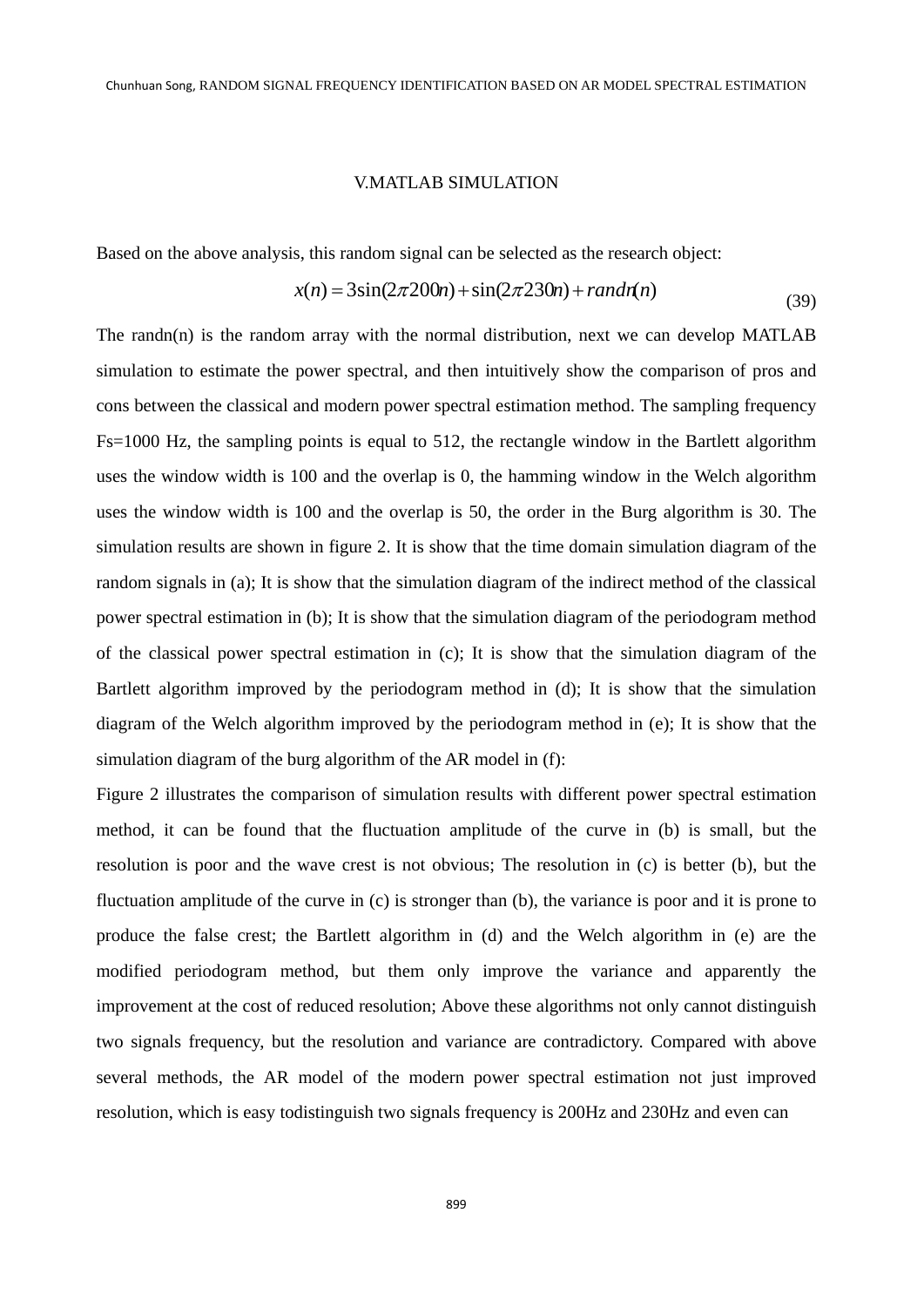

Figure 2 Comparison of simulation results with different power spectral estimation method get the amplitude relationship of two signal, but alsothe variance is quite small andthe remaining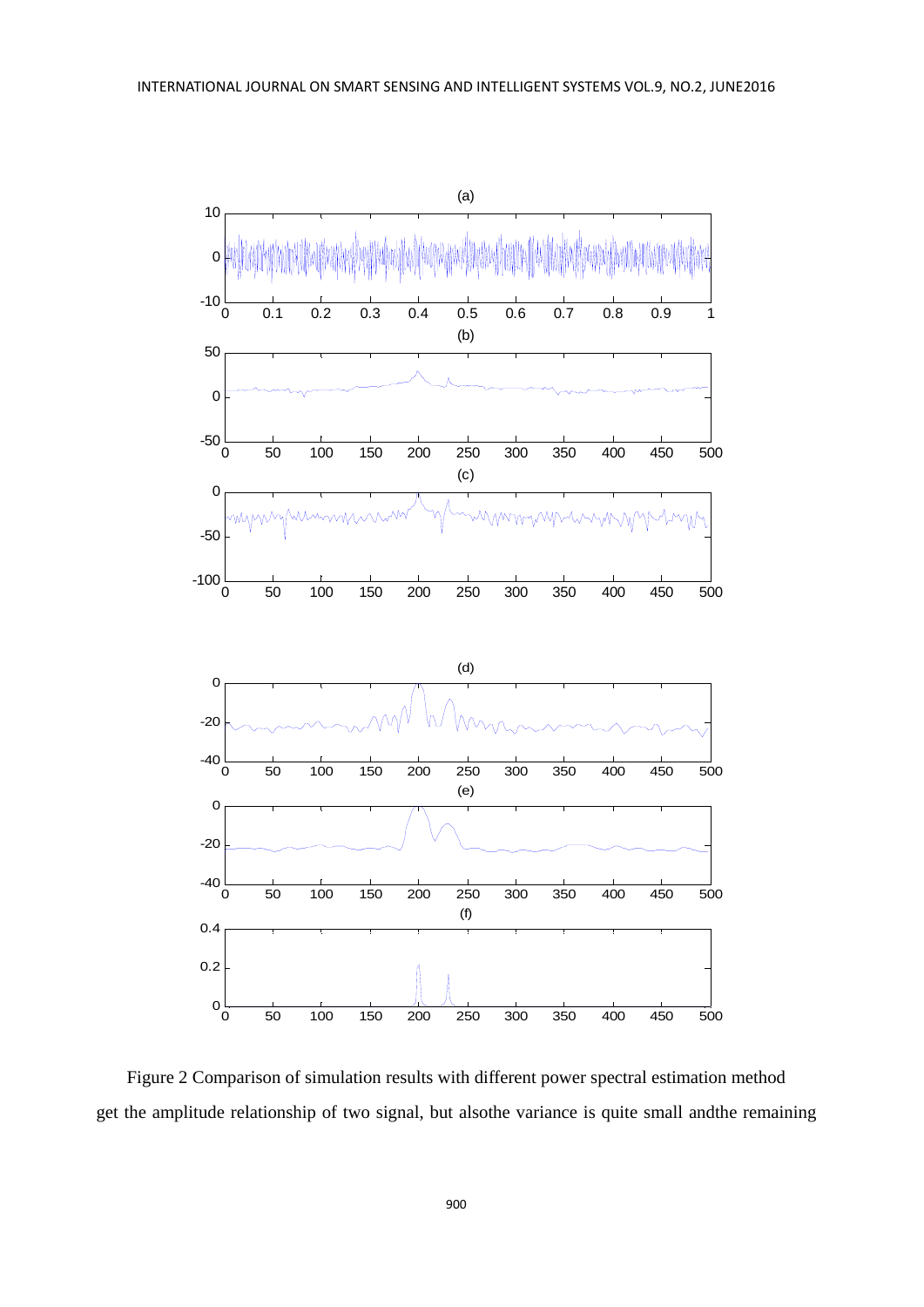invalid noise or disturbance would be barely noticeable. And the Burg algorithm is not need to calculate the auto-correlation function, thus it has an advantage over classical spectral estimation method. In the treatment of short data or the requirement of variance and the resolution is high, using the AR model parameter method, in particular the Burg algorithm has an advantage over the others[20].

Due to the difference of windows for the Welch algorithm will changes the variance and resolution of the power spectral estimation, and then through the MATLAB simulation for comparison. Just the same random signal is used, whose width is 100 and overlap is 50, and then develops the MATLAB simulation by selecting different window function. The simulation results are shown in figure 3, the analysis and comparison of the windows for the Welch algorithm show: (a) the Hamming window, (b) the Kaiser window, (c) the Blackman window, (d) the Chebyshev window.



Figure 3 Comparison of the windows for the Welch algorithm

Figure 3 shows the comparison of windows for the Welch algorithm, the fluctuation amplitude of the curve in (c) and (d) are small and the variance well, but the resolution is poor and the wave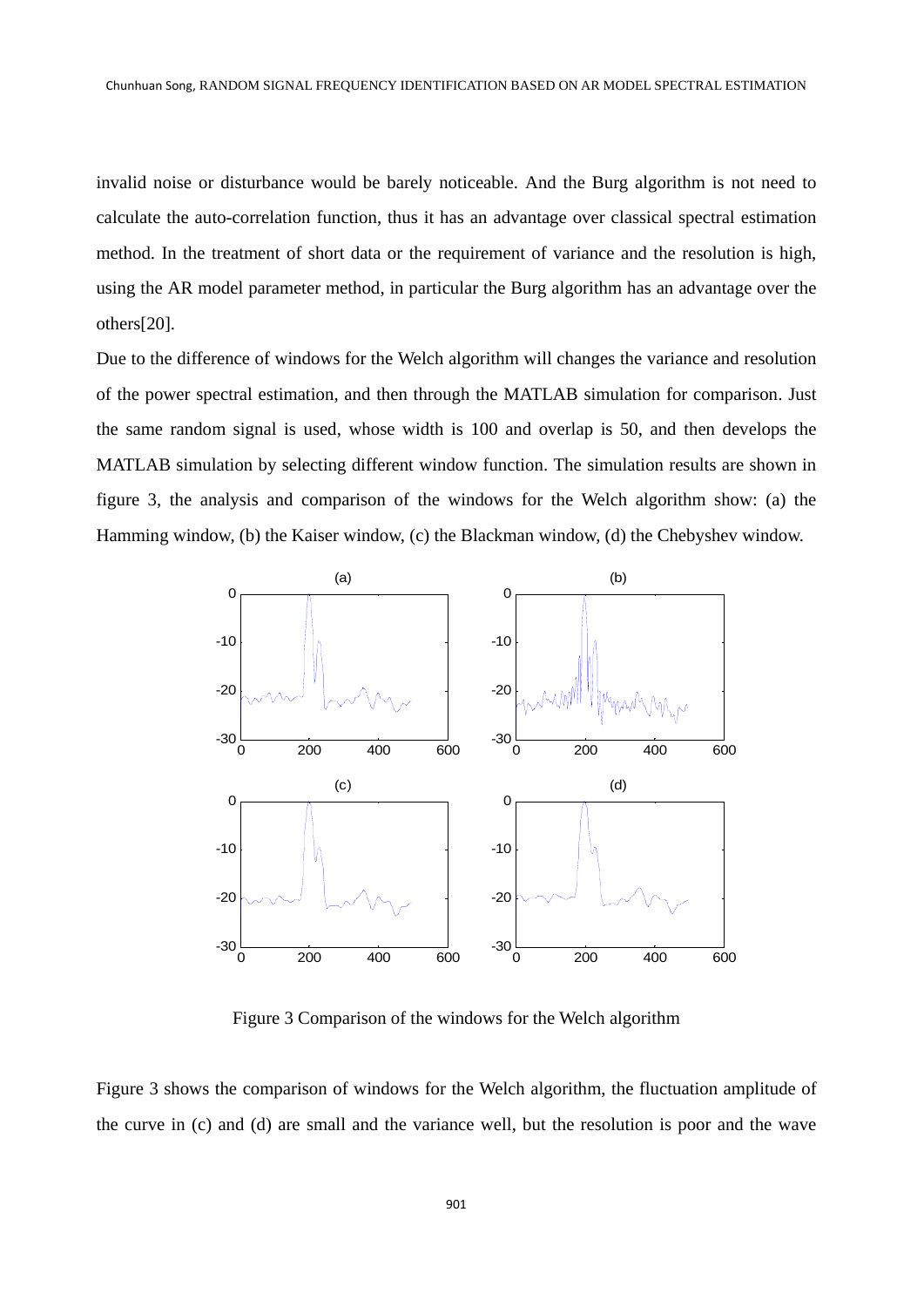crest is not obvious; The resolution of (a) and (b) is better (c) and (d), but the fluctuation amplitude of the curve on the contrary, the variance is poor and it is prone to produce the false crest. Therefore the fact can be found that the different windows indeed can affect the performance of the Welch algorithm. If the result of higher resolution is required, the Kaiser window is a better choose; If the result of higher variance is required, the Chebyshev window is a better choose, whereas it is clear that changing the shape of the windows cannot solve the problem of variance and resolution are contradictory.

Due to the difference of window width for the Welch algorithm will changes the variance and resolution of the power spectral estimation, and then through the MATLAB simulation for comparison. Just the same random signal is used, whose the overlap is 50 and hamming window will be selected, and then develops the MATLAB simulation by selecting different window width. The simulation results are shown in figure 4, the analysis and comparison of the window width for the Welch algorithm show: (a) 256, (b) 150, (c) 80.



Figure 4 Comparison of the window width for the Welch algorithm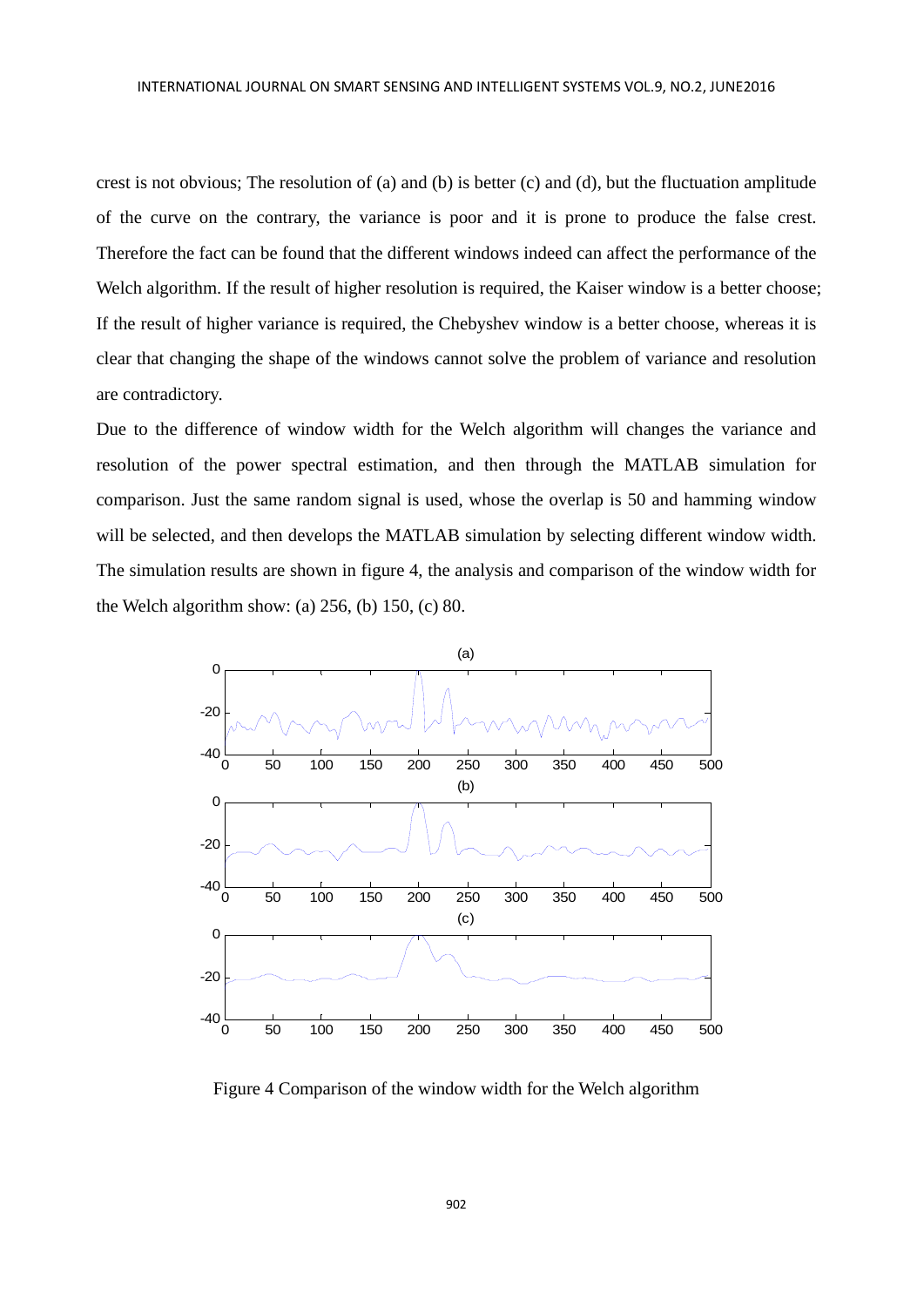Figure 4 shows the comparison of window width for the Welch algorithm. Along with the window width growing, the resolution is becoming better, but the fluctuation amplitude of the curve on the contrary, the variance is poor and it is prone to produce the false crest. So the fact can be found that the different window width indeed can affect the performance of the Welch algorithm. If the result of higher resolution is required, the wider window is a better choose; If the result of higher variance is required, the narrow window is a better choose, However it is obvious that changing the window width can also not solve the problem of variance and resolution are contradictory.

The difference of the overlap for the Welch algorithm will change the variance and resolution of the power spectral estimation, and then through the MATLAB simulation for comparison. Just the same random signal is used, who's the window width is 50 and hamming window will be selected, and then develops the MATLAB simulation by selecting different overlap. The simulation results are shown in figure 5, the analysis and comparison of the overlap for the Welch algorithm show: (a) 80%, (b) 40%, (c) 0.



Figure 5 Comparison of the overlap for the Welch algorithm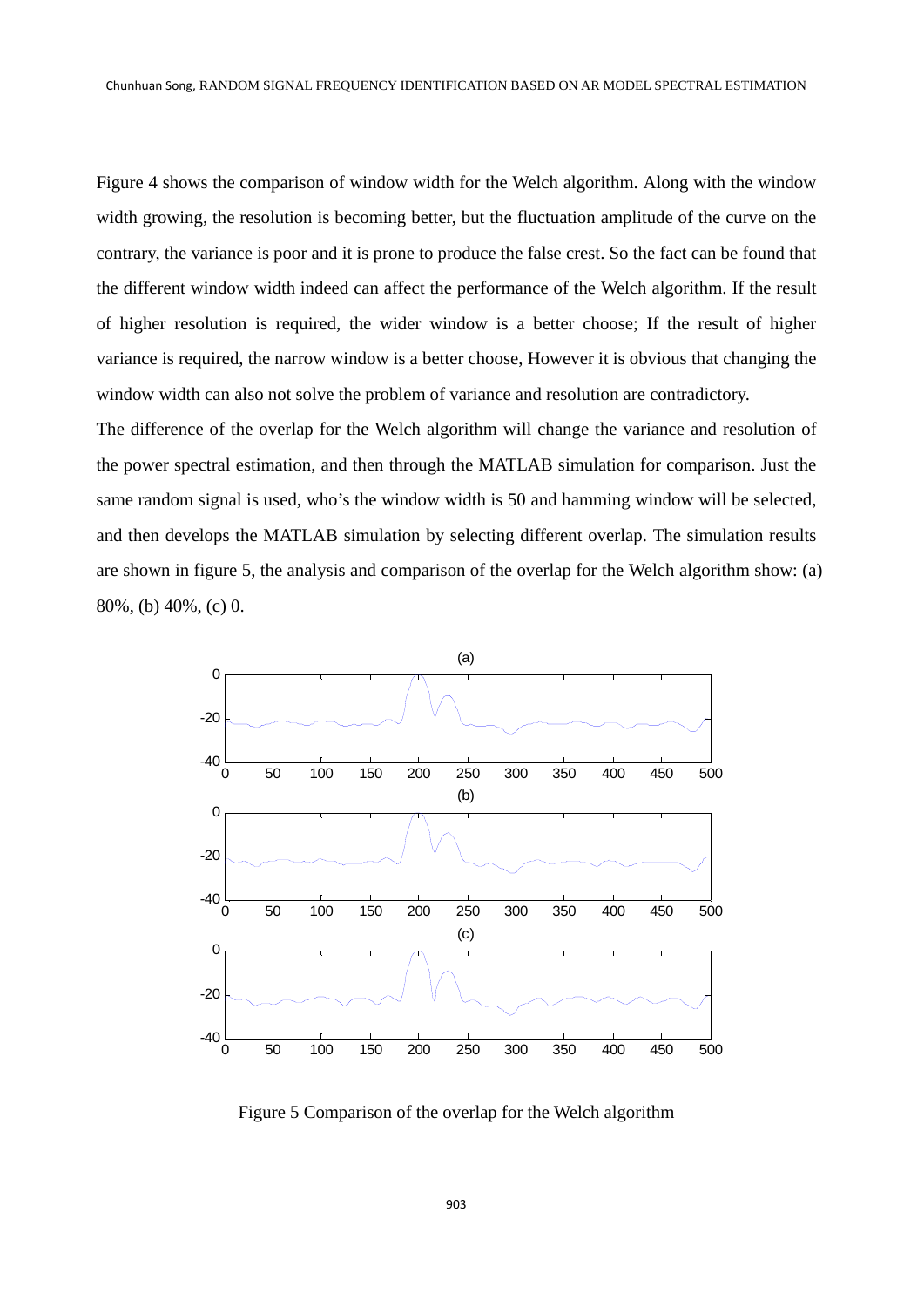Figure 5 shows the comparison of the overlap for the Welch algorithm. It can be found that the overlap affect the Welch algorithm a little.

According to the simulation results of figure3, 4 and 5, it can concluded that no matter how to change above factors of the Welchalgorithm, the contradiction between variance and the resolution cannot be resolved, the existence of these two shortcomings can only shift and can not be improved simultaneously. Therefore, the classical method is not as good as the modern method when estimates the power spectral.

The AR model in the modern power spectral estimation not choose the better order, too high will cause a split spectral and produce the false peaks; too low maybe produce smoothing and spectral peak is not prominent. Next this conclusion will be verified by the MATLAB simulation, the simulation results are shown in figure 6. Just the same random signal is used, whose the sampling frequency is 1000Hz, the signal sampling point N is 1024, and the analysis and comparison of the orders for the AR model show: (a) 3, (b) 30, (d) 950.



Figure 6 Comparison of the orders for long data in the AR model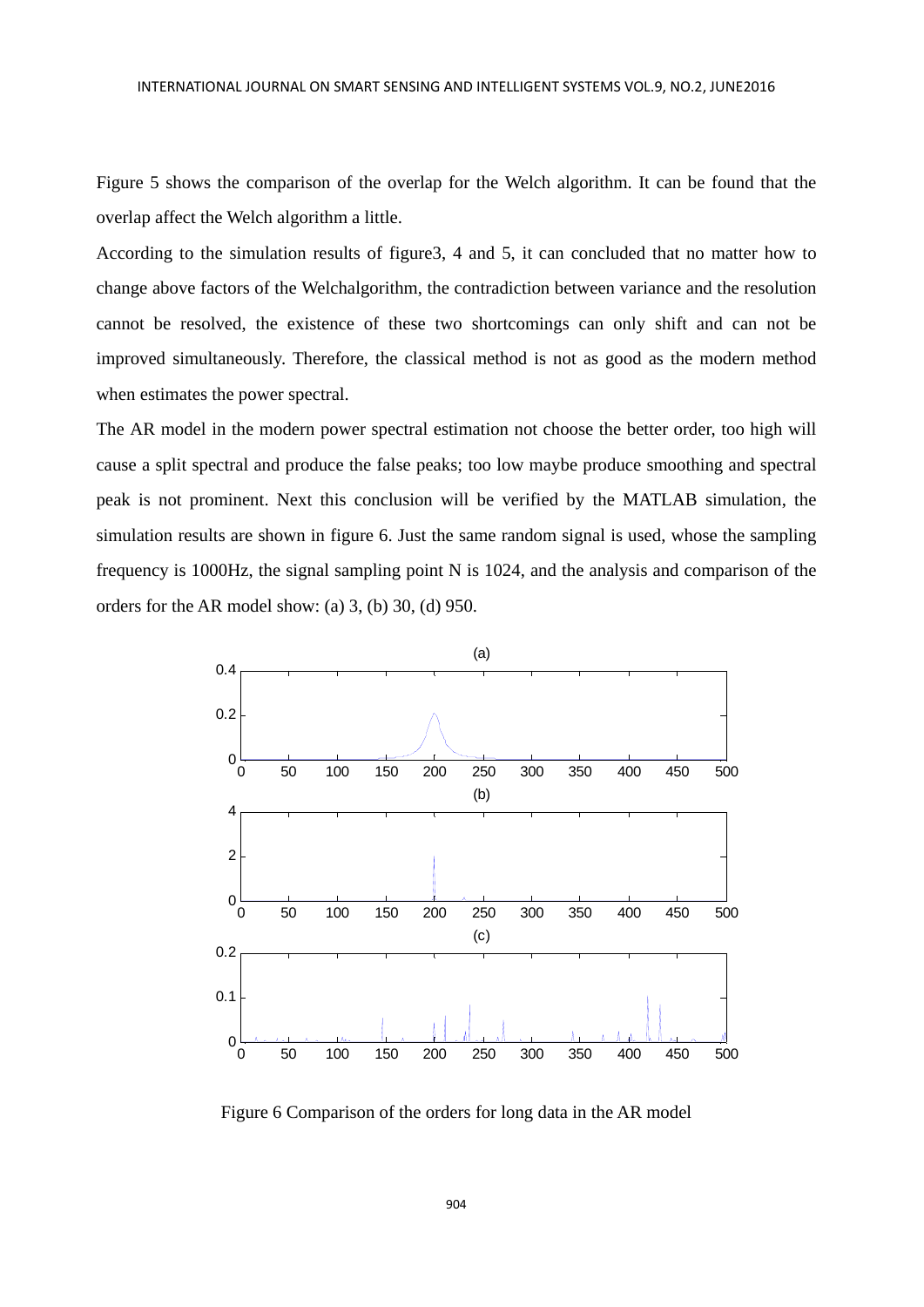Figure6describes the comparison of the orders for long data in the AR model.If the order selected is too low (for example,  $P=3$ ), which results in the AR model pole-less and the spectral peaks decreasing, and then the spectral estimation will be smoothed, it difficult to distinguish real spectral peak and the resolution poorer. If the order selected is too high (such as P=950), although the resolution of spectral estimation can be improved, at the same time the false peak (false peaks) of the spectral maybe produces. Therefore, when the data of the random signal is long, the best choice of the order in the AR model is at around  $\sqrt{N}$  (such as P=30).

Next the simulation results are shown in figure 7. Just the same random signal is used, when the sampling frequency is 512Hz, the signal sampling point N is 512, and the analysis and comparison of the orders for the AR model show: (a) 3, (b) 230, (d)500.



Figure 7 Comparison of the orders for short data in the AR model

Figure7shows the comparison of the orders for short data in the AR model. If the order selected is too low (for example, P=3), which results in the AR model pole-less and the spectral peaks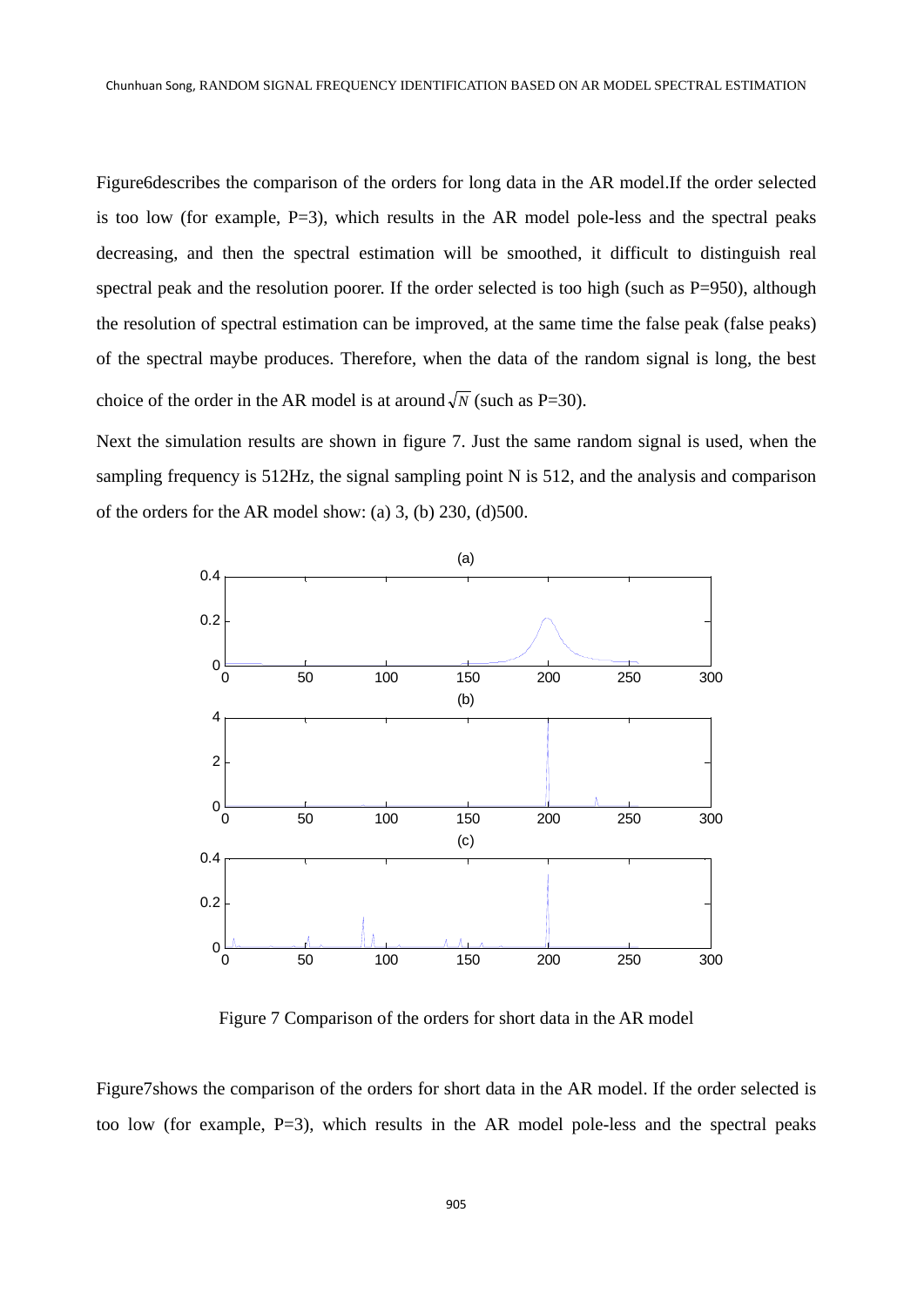decreasing, and then the spectral estimation will be smoothed, it difficult to distinguish real spectral peak and the resolution poorer. If the order selected is too high (such as P=500), although the resolution of spectral estimation can be improved, at the same time the false peak (false peaks) of the spectral maybe produces. Therefore, when the data of the random signal is short, the best choice of the order in the AR model is at around  $\frac{N}{3} < P < \frac{N}{2}$  (such as P=230).

## VI.CONCLUSIONS

In summary, the conclusion compared simulation can be drawn that the modern power spectral estimation is better than the classical power spectral estimation in the signals identification (frequency extraction). In particular, it overcomes the difficulty about the variance and resolution in contradiction of the classical spectral estimation. In the modern spectral estimation, which theory and research method has been quite thorough? The modern power spectral estimation only contains the amplitude information and does not contain the phase information; however a lot of practical problems often require the phase information.

#### VII.REFERENCES

[1]Wang J D,Chen D R,Kong X M, "Improvement of two-dimension AR model and application in simulation on surface profiles of steel plates",Science in China Series E: Technological Sciences,Vol.42,No.6,1999, pp.637-643.

[2]Cheng J S,YuD J,Yang Y., "A fault diagnosis approach for roller bearings based on EMD method and AR model",Mechanical Systems and Signal Processing, Vol.20,No.2,2004, pp.350-362.

[3]Masaya Matsuura,"On a recursive method including both CG and Burg's algorithms", Applied Mathematics and Computation, Vol.219, No.3,2012, pp.773-780.

[4]S V Narasimhan,E I Plotkin,M N S Swamy, "Power spectrum estimation of complex signals and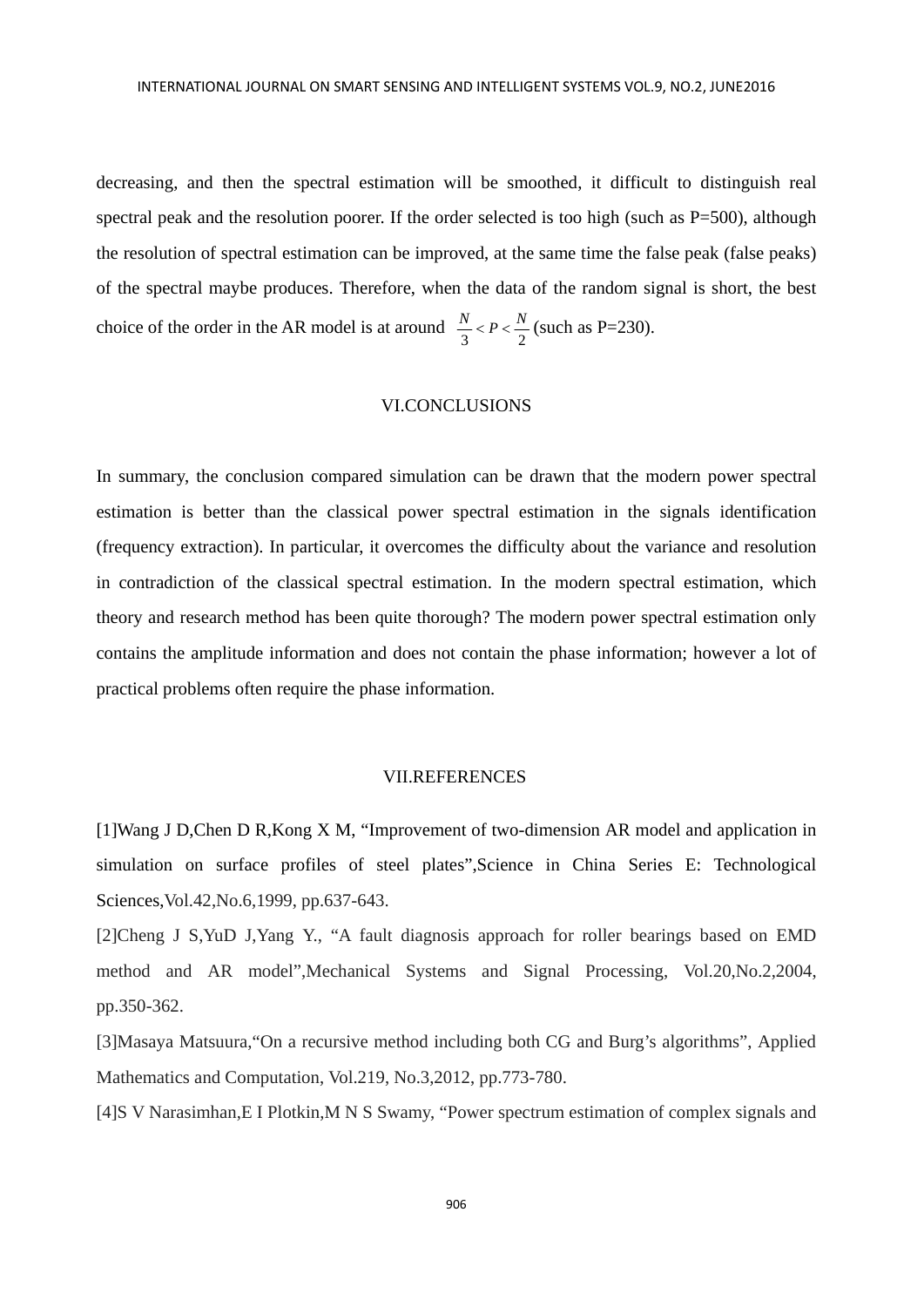its application to Wigner-Ville distribution: A group delay approach",Sadhana, Vol.23,No.1,1998, pp.57-7.

[5]K. Kazlauskas,Ya.Kazlauskas,G. Petreykite, "The comparative analysis of methods for estimation of the power spectrum",Automatic Control and Computer Sciences, Vol.43,No.6,2009, pp.317-327.

[6]Mehmet Tahir Ozden, "Adaptive multichannel sequential lattice prediction filtering method for ARMA spectrum estimation in subbands",EURASIP Journal on Advances in Signal Processing, Vol.2013,No.1,2013, pp.1-36.

[7]Michal Lewandowski,JanuszWalczak, "Current spectrum estimation using Prony's estimator and coherent resampling",COMPEL: The International Journal for Computation and Mathematics in Electrical and Electronic Engineering,Vol.33,No.3,2014, pp.989-997.

[8]Huang T K,Jiang J L,Zha D F, "Multi-segmental Smoothing Cyclic Spectrum Estimation based on Welch-Bartlett Method",Energy Procedia, Vol.13,2011, pp.6079-6082.

[9]AlirezaGhodsi,MahendranShitan, "Some Properties of the Normalized Periodogram of a Fractionally Integrated Separable Spatial ARMA (FISSARMA) Model",Communications in Statistics - Theory and Methods, Vol.42,No.8,2013, pp.1515-1530.

[10]LiC, "Spectral Estimation of Irregularly Sampled Nonstationary Multidimensional Processes by Time-Varying Periodogram",Mathematical Geology, Vol.30,No.1,1998, pp.43-56.

[11]P.M. Robinson,D. Marinucci, "The Averaged Periodogram for Nonstationary Vector Time Series",Statistical Inference for Stochastic Processes, Vol.3,(1),No.1,2000, pp.149-160.

[12]M. Akin,M. Kemal Kiymik,"Application of Periodogram and AR Spectral Analysis to EEG Signals",Journal of Medical Systems, Vol.24,No.4,2000, pp.247-256.

[13]Serrano-Pedraza Ignacio,Sierra-Vázquez Vicente,Derrington Andrew, "Power spectrum model of visual masking: simulations and empirical data",Journal of the Optical Society of America, A, Optics, image science, and vision, Vol.30,No.6,2013, pp.111-935.

[14]Ploquin Marie,Basarab Adrian,Kouamé Denis, "Resolution enhancement in medical ultrasound imaging",Journal of medical imaging (Bellingham, Wash.), Vol.2,No.1,2015,